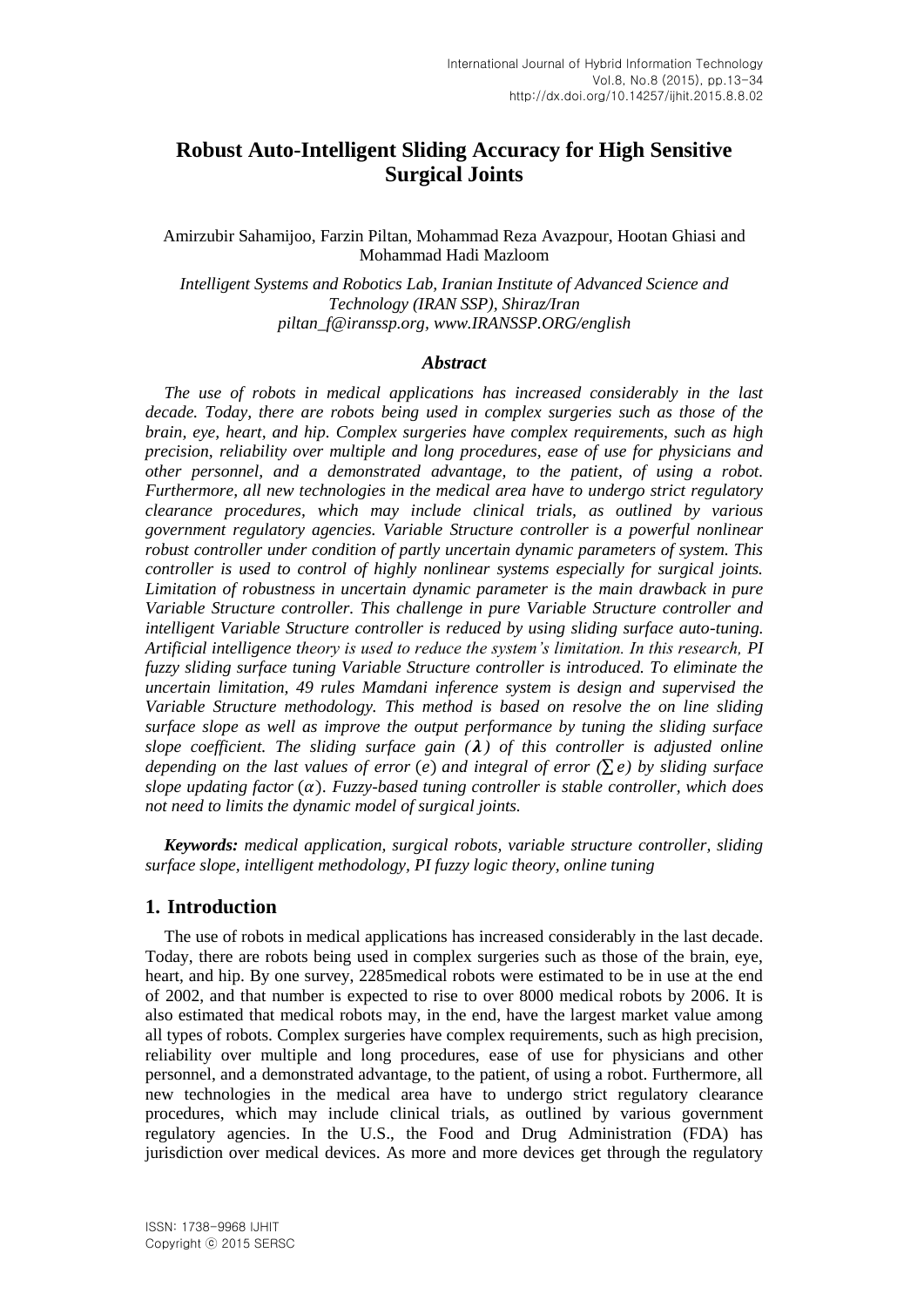procedures, there will be more and more robots in the medical world. Before one can consider the usage of robots in medical applications, it is important to understand that medical applications have unique requirements, different from general, or "traditional," robot design. Some of the design issues and associated advantages are described below  $[1-4]$ :

- **High precision**: Modern robots are demonstrated to be highly precise. The precision range depends on the robot and the application, of course, but it is generally accepted that for a given application, a robot can be designed to meet or exceed the precision requirements of the application. A typical industrial robot has repeatability specifications measured in tenths of a millimeter. A representative ratio of motion in robotic assisted surgery is that a 1 cm movement of a doctor's hand translates to a 0.1 cm movement of the robotic tool.
- **Heavy payloads**: Modern robots can carry heavy payloads over large workspaces, at high speeds, with high precision. Industrial robots are available with payload capacity of a few ounces to over 1000 lb.
- **Workspace**: Medical robot workspace requirements tend to be significantly larger than industrial needs because of patient related factors, such as uncertainty in patient location during the procedure and safety requirements. There is an obvious overriding need to avoid any hazard to the patient, physician, and other medical personnel; this drives an exclusionary zone around the patient, doctor, and other equipment that may be attached to the patient. Thanks to the advances driven by industrial applications, the workspace of most available robots is significant and can be utilized for medical applications.
- **High Speed**: Most new robots have been designed and optimized for industrial automation, enabling them to move at high speeds with high precision. The majority of medical applications do not require robots to move at high speeds as these robots are working on a patient. Reassurance, comfort, and safety dictate the robot's speed in medical applications.
- **Reliability**: Industrial robots are designed to work round the clock without stopping; their medical counterparts work only a few hours a day. The nature of medical applications is that most of the time is taken up by other parts of the surgery, such as operating room preparation, patient preparation, and postoperative procedures. The robots actually perform surgeries for only a limited time, around 10% of surgery time. The resulting reliability numbers for medical work are excellent, leading to very limited downtime.
- **Tedium**: Most of the medical applications where robots are sought involve repetitive tasks over a very long period of time. Some surgeries last for many hours, during which the operators are required to repeat tasks hundreds or thousands of times. Obviously, robots do not have any problems with tedium.
- **High Quality**: Robotic assisted surgery can help a wide variety of doctors perform complex surgeries with the same high quality previously achieved only by some accomplished surgeons. Additionally, most medical procedures cannot tolerate any degradation in quality due to trembling or unsteadiness of hands. Robotic systems in the operating room can compensate for imperfections in the user due to age, fatigue, or other factors, without degrading the quality of care administered to the patient.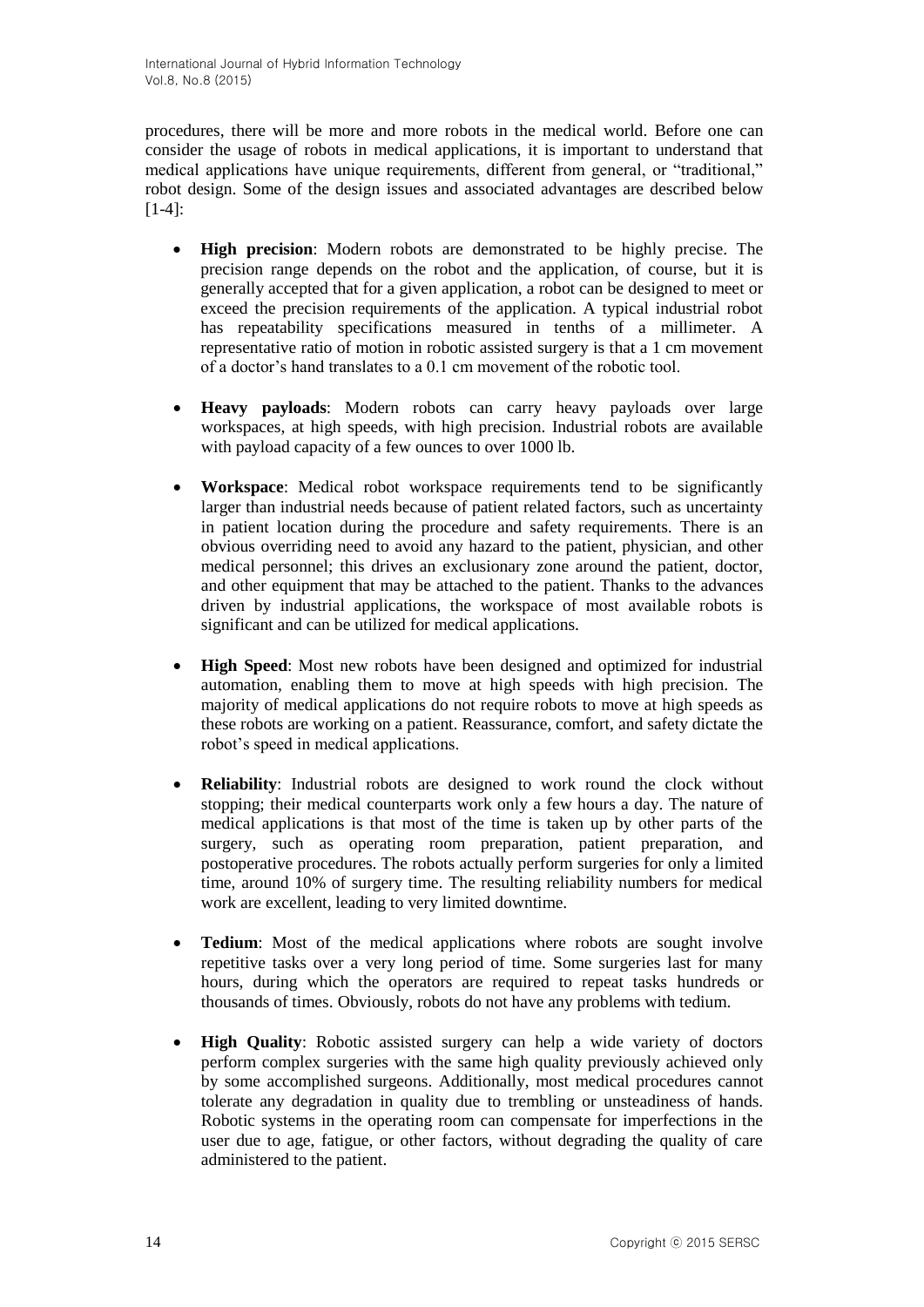- **Computer control**: Robotic surgery is able to capitalize on available diagnostic data to calculate an optimized approach to treatment. Most modern systems use fusion of multiple imaging modalities such as CT, PET, and MRI.
- **Remote operation**: Finally, because robots are typically controlled by computers and/or remote electrical signals, the option exists to remotely operate the units over large distances through direct data links, or even over the internet (telerobotics). People have recognized many of these obvious advantages; therefore, we have seen a considerable increase in usage of robots in medical applications in recent times. As these advantages are general and apply to many medical procedures, the authors believe that it is just a matter of time before more robots are employed in automating a variety of procedures, ultimately increasing the quality while reducing the cost of medical care in the future.

Using robots in medical applications presents a unique set of challenges. The following part briefly discusses the design issues that should be considered in many medical applications [5-9].

- **Safety**: Safety of patients and users is the ultimate concern when using robotics in medical applications. In the industrial world, safety is addressed, most typically, by ensuring that humans are not present in the robot's workspace. Considerable precautions are taken so that no one inadvertently enters the workspace of a working robot, and if someone does enter the area, the robot is automatically stopped. In the case of a medical application, by definition, a human being (the patient) needs to be in the workspace. Moreover, the physician and other medical personnel generally need to be in the workspace as well to attend to other needs of the patient and the surgery. A robotic system, therefore, has to be designed so that it is safe for the patient, physician, and other personnel in the room while it is effectively operating on the patient.
- **Uncertainty of position**: Most medical applications have a higher level of uncertainty in the position of the target (patient) than their industrial counterparts do. In a typical industrial application, one can expect the work piece to be aligned and mounted precisely in the same location and orientation. In a typical surgery, the patient and the specific organ that needs to undergo surgery cannot practically be located in the same location and orientation. Furthermore, various steps in the procedure will likely have to be modified and adapted based on the patient's condition.
- **Fail-safe**: It is required that the medical robotic system operates in a fail-safe mode. By fail-safe, one means that if and when any component fails, the system reaches a safe state, thus minimizing chance for injury or death to the patient or other personnel.
- **Power/System Failure**: The system needs to be designed in such away that in case of a power/system failure, the physician can move the robot away to keep the patient safe and be able to attend to the patient.
- **Record Keeping**: All records related to an operation need to be kept and protected for future use. This issue has become more acute in recent times with current U.S. and international regulations regarding patient data privacy. The opposing needs of the system are to maintain confidentiality, while ensuring that the patient on the table matches the program in the robotic system.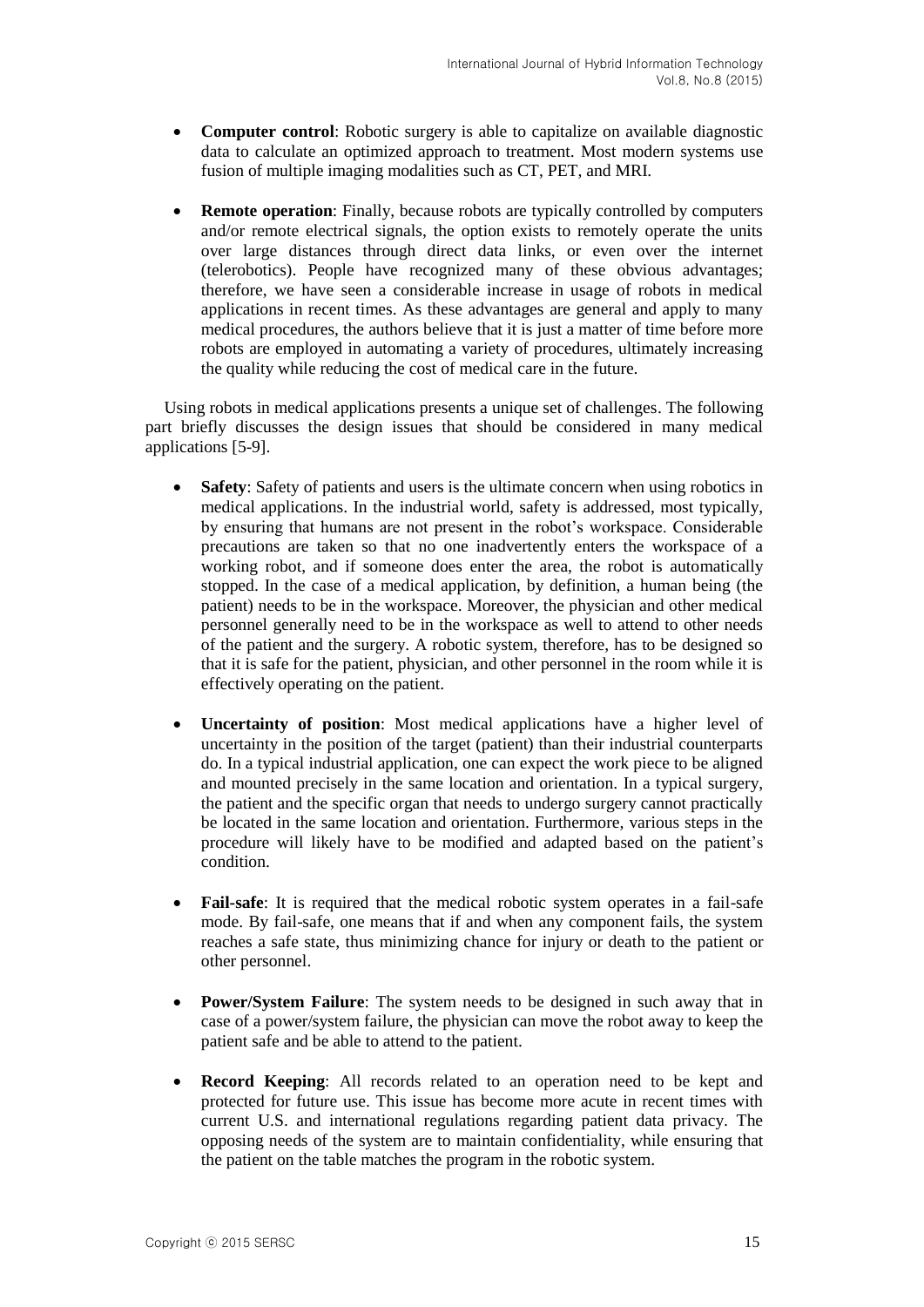**Regulatory Issues**: All design, development, and production activity needs to be done in a controlled fashion following the appropriate regulatory guidelines. The issues outlined above are in addition to the technical issues one has to deal with for any product design. It is obvious that these additional requirements add a significant cost in terms of time and resources to successfully design, develop, and deploy a product in the field.

Figure 1 shows the type of surgical robot. In this figure the workspace joint is multi degrees of freedom.



**Figure 1. Surgical Robot and Multi Degrees of Freedom Joints**

A spherical joint, often abbreviated as "S", is a lower pair formed by contact of two congruent spherical surfaces. Once again, one is an internal surface, and the other is an external surface. A spherical joint permits rotation about any line through the center of the sphere. Thus, it permits independent rotation about axes in up to three different directions and has three degrees of freedom. A spherical joint is easily replaced by a kinematically equivalent compound joint consisting of three revolutes that have concurrent axes. They do not need to be successively orthogonal, but often they are implemented that way. The arrangement is, in general, kinematically equivalent to a spherical joint, but it does exhibit a singularity when the revolute joint axes become coplanar. This is as compared to the native spherical joint that never has such a singularity. Likewise, if a spherical joint is modeled in simulation as three revolutes, computational difficulties again can arise from the necessary inclusion of massless virtual links having zero length. It is nonlinear and uncertain dynamic parameters. A nonlinear robust controller design is major subject in this work.

Controller is a device which can sense information from linear or nonlinear system (*e.g.*, surgical joints) to improve the systems performance [3]. The main targets in designing control systems are stability, good disturbance rejection, and small tracking error[5]. Several joints are controlled by linear methodologies (*e.g.*, Proportional-Derivative (PD) controller, Proportional- Integral (PI) controller or Proportional- Integral-Derivative (PID) controller), but joint works with various situations and have uncertainty in dynamic models this technique has limitations. From the control point of view, uncertainty is divided into two main groups: uncertainty in unstructured inputs (*e.g.*,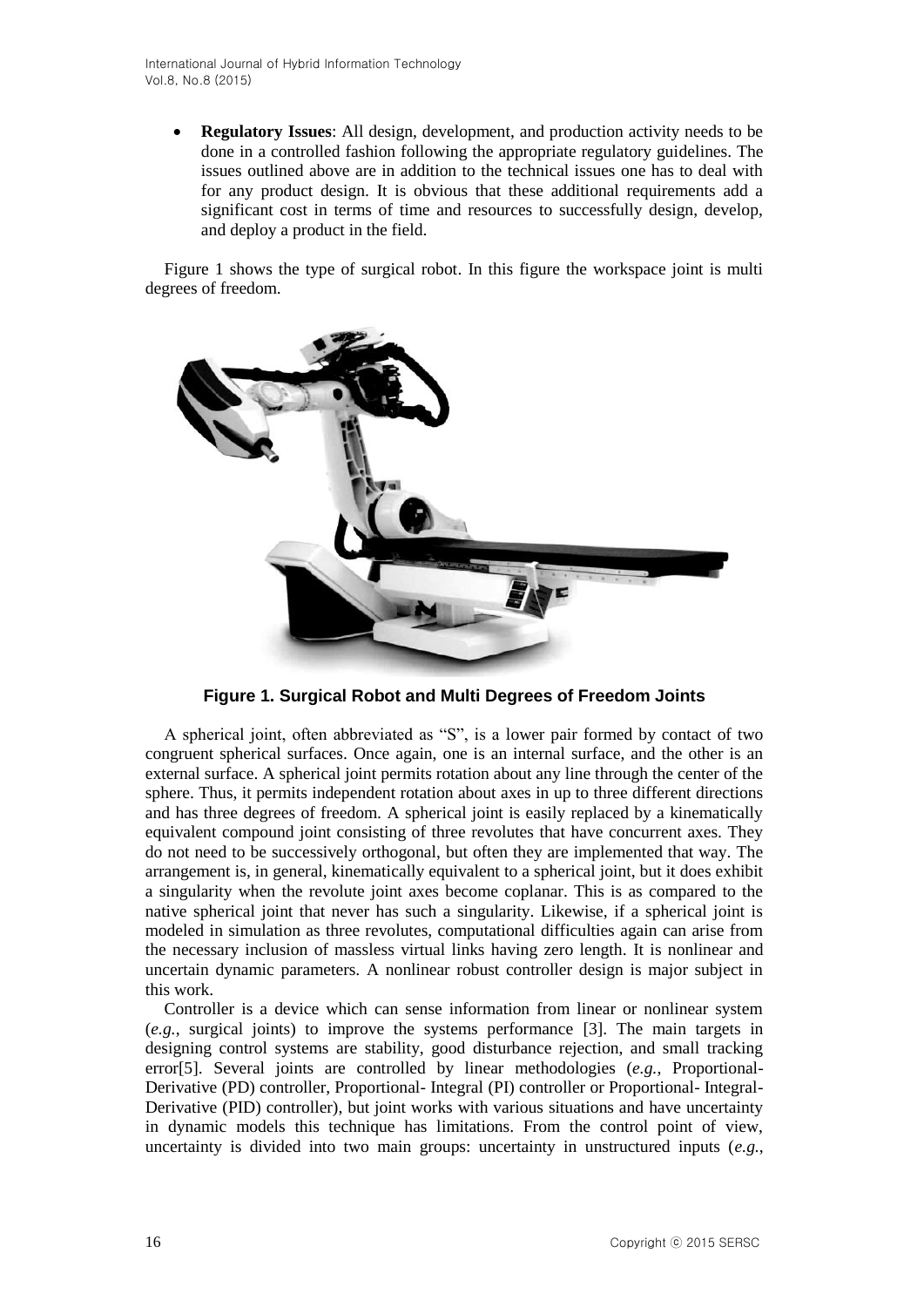noise, disturbance) and uncertainty in structure dynamics (*e.g.*, parameter variations). In some applications surgical joints are used in an unknown and unstructured environment, therefore strong mathematical tools used in new control methodologies to design nonlinear robust controller with an acceptable performance (*e.g.*, minimum error, good trajectory, disturbance rejection). Sliding mode controller is an influential nonlinear controller to certain and uncertain systems which it is based on system's dynamic model.

Sliding mode controller is a powerful nonlinear robust controller under condition of partly uncertain dynamic parameters of system [7]. This controller is used to control of highly nonlinear systems. High frequency oscillation, nonlinear equivalent dynamic formulation in uncertain dynamic parameter and robustness are three main drawbacks in pure sliding mode controller [20]. Pure and intelligent sliding mode controller have difficulty in handling unstructured model uncertainties (robustness). It is possible to solve this problem by combining sliding mode controller and PI-fuzzy-based tuning. This method is based on resolve the on line sliding surface gain  $(\lambda)$  as well as improve the output performance by tuning the sliding surface slope updating factor  $(\alpha)$ . Fuzzy-based tuning error-based fuzzy sliding mode controller is stable model-free controller which does not need to limits the dynamic model of joints and eliminate the chattering phenomenon without to use the boundary layer saturation function.

The main goal in this paper is to design a SISO PI-fuzzy adaptive variable structure controller for surgical joints. This method is easy to design and implement to have acceptable safety repose. Surgical joints has nonlinear dynamic and uncertain parameters consequently; following objective have been pursuit in the mentioned research: To develop a safety trajectory result in a position adaptive variable structure method against uncertainties. This paper is organized as follows; Section 2, is served as an introduction to the dynamic formulation of surgical joints, introduction to nonlinear robust variable structure controller and fuzzy inference engine and its application to control and estimate dynamic uncertainty of surgical joint. Part 3, introduces and describes the methodology. Section 4 presents the simulation results and discussion of this algorithm and the final section is describing the conclusion.

### **2. Theory**

#### *A. Dynamic of Surgical Joints:*

Dynamic modeling of spherical motors is used to describe the behavior of spherical motor such as linear or nonlinear dynamic behavior, design of model based controller such as pure sliding mode controller which design this controller is based on nonlinear dynamic equations, and for simulation. The dynamic modeling describes the relationship between motion, velocity, and accelerations to force/torque or current/voltage and also it can be used to describe the particular dynamic effects (*e.g.*, inertia, coriolios, centrifugal, and the other parameters) to behavior of system. Spherical motor has nonlinear and uncertain dynamic parameters 3 degrees of freedom (DOF) motor [10-15]. The equation of a spherical motor governed by the following equation:

$$
H(q)\begin{bmatrix} \ddot{\alpha} \\ \ddot{\beta} \\ \ddot{\gamma} \end{bmatrix} + B(q)\begin{bmatrix} \dot{\alpha}\dot{\beta} \\ \dot{\alpha}\dot{\gamma} \\ \dot{\beta}\dot{\gamma} \end{bmatrix} + C(q)\begin{bmatrix} \dot{\alpha}^2 \\ \dot{\beta}^2 \\ \dot{\gamma}^2 \end{bmatrix} = \begin{bmatrix} \tau_x \\ \tau_y \\ \tau_z \end{bmatrix}
$$
(1)

Where  $\tau$  is actuation torque, H (q) is a symmetric and positive define inertia matrix,  $B(q)$  is the matrix of coriolios torques,  $C(q)$  is the matrix of centrifugal torques.

This is a decoupled system with simple second order linear differential dynamics. In other words, the component  $\ddot{q}$  influences, with a double integrator relationship, only the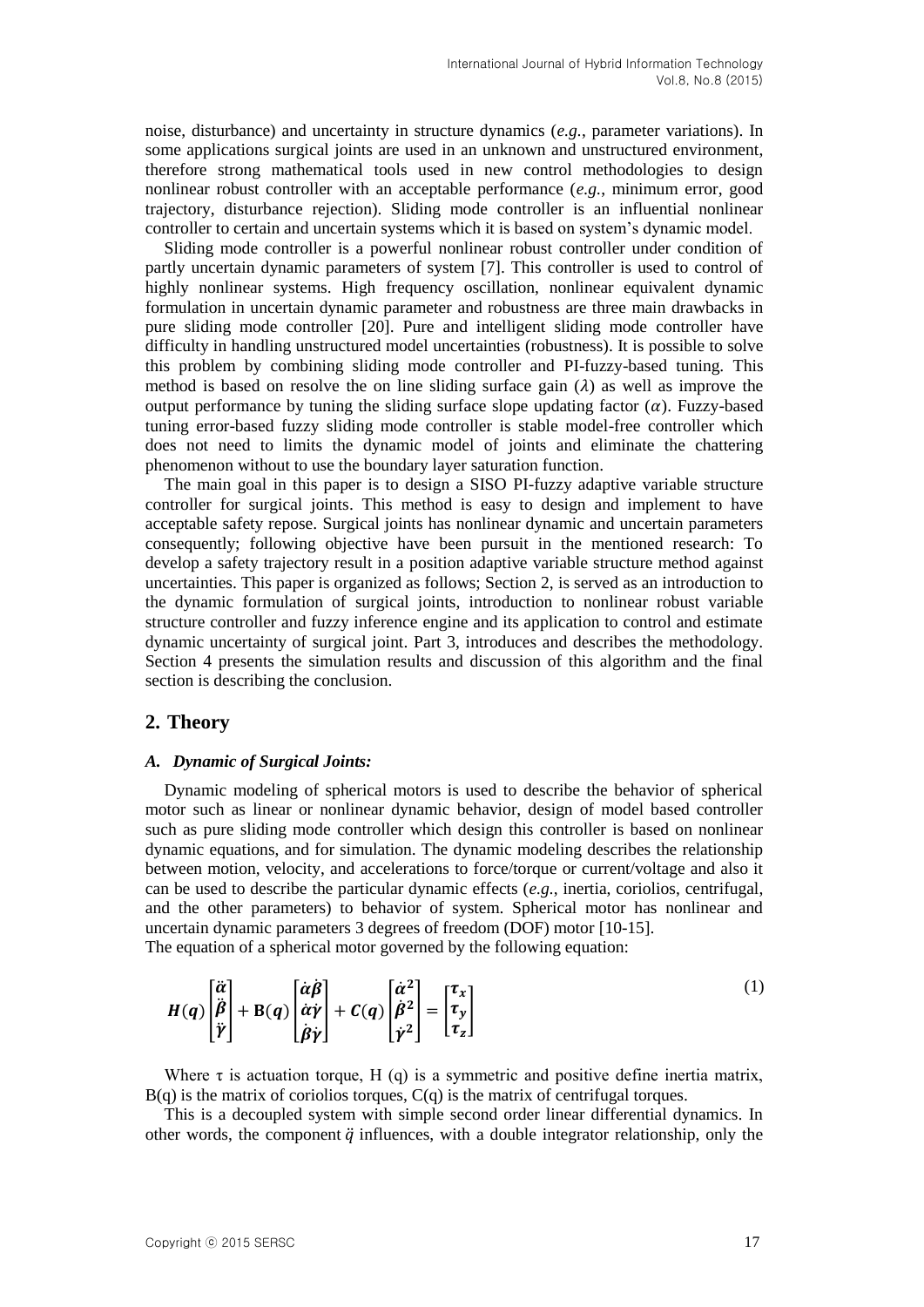variable  $q_i$ , independently of the motion of the other parts. Therefore, the angular acceleration is found as to be:

$$
\ddot{q} = H^{-1}(q) \cdot \{ \tau - \{ B + C \} \} \tag{2}
$$

This technique is very attractive from a control point of view.

Study of spherical motor is classified into two main groups: kinematics and dynamics. Calculate the relationship between rigid bodies and final part without any forces is called Kinematics. Study of this part is pivotal to design with an acceptable performance controller, and in real situations and practical applications. As expected the study of kinematics is divided into two main parts: forward and inverse kinematics. Forward kinematics has been used to find the position and orientation of task frame when angles of joints are known. Inverse kinematics has been used to find possible joints variable (angles) when all position and orientation of task frame be active.

The main target in forward kinematics is calculating the following function:

$$
\Psi(X,q) = 0 \tag{3}
$$

Where  $\Psi(.) \in R^n$  is a nonlinear vector function,  $X = [X_1, X_2, \dots, X_l]^T$  is the vector of task space variables which generally task frame has three task space variables, three orientation,  $q = [q_1, q_2, ..., q_n]^T$  is a vector of angles or displacement, and finally n is the number of actuated joints. The Denavit-Hartenberg (D-H) convention is a method of drawing spherical motor free body diagrams. Denvit-Hartenberg (D-H) convention study is necessary to calculate forward kinematics in this motor.

A systematic Forward Kinematics solution is the main target of this part. The first step to compute Forward Kinematics (F.K) is finding the standard D-H parameters. The following steps show the systematic derivation of the standard D-H parameters.

- 1. Locate the spherical motor
- 2. Label joints
- 3. Determine joint rotation  $(\theta)$
- 4. Setup base coordinate frames.
- 5. Setup joints coordinate frames.
- 6. Determine $\alpha_i$ , that  $\alpha_i$ , link twist, is the angle between  $Z_i$  and  $Z_{i+1}$  about an  $X_i$ .
- 7. Determine  $d_i$  and  $a_i$ , that  $a_i$ , link length, is the distance between  $Z_i$  and  $Z_{i+1}$  along  $X_i$ .  $d_i$ , offset, is the distance between  $X_{i-1}$  and  $X_i$  along  $Z_i$  axis.
- 8. Fill up the D-H parameters table. The second step to compute Forward kinematics is finding the rotation matrix  $(R_n^0)$ . The rotation matrix from  $\{F_i\}$  to  $\{F_{i-1}\}$  is given by the following equation;

$$
R_i^{i-1} = U_{i(\theta_i)} V_{i(\alpha_i)}
$$
\n<sup>(4)</sup>

Where  $U_{i(\theta_i)}$  is given by the following equation;

$$
U_{i(\theta_i)} = \begin{bmatrix} \cos(\theta_i) & -\sin(\theta_i) & 0 \\ \sin(\theta_i) & \cos(\theta_i) & 0 \\ 0 & 0 & 1 \end{bmatrix}
$$
 (5)

and  $V_{i(\alpha_i)}$  is given by the following equation;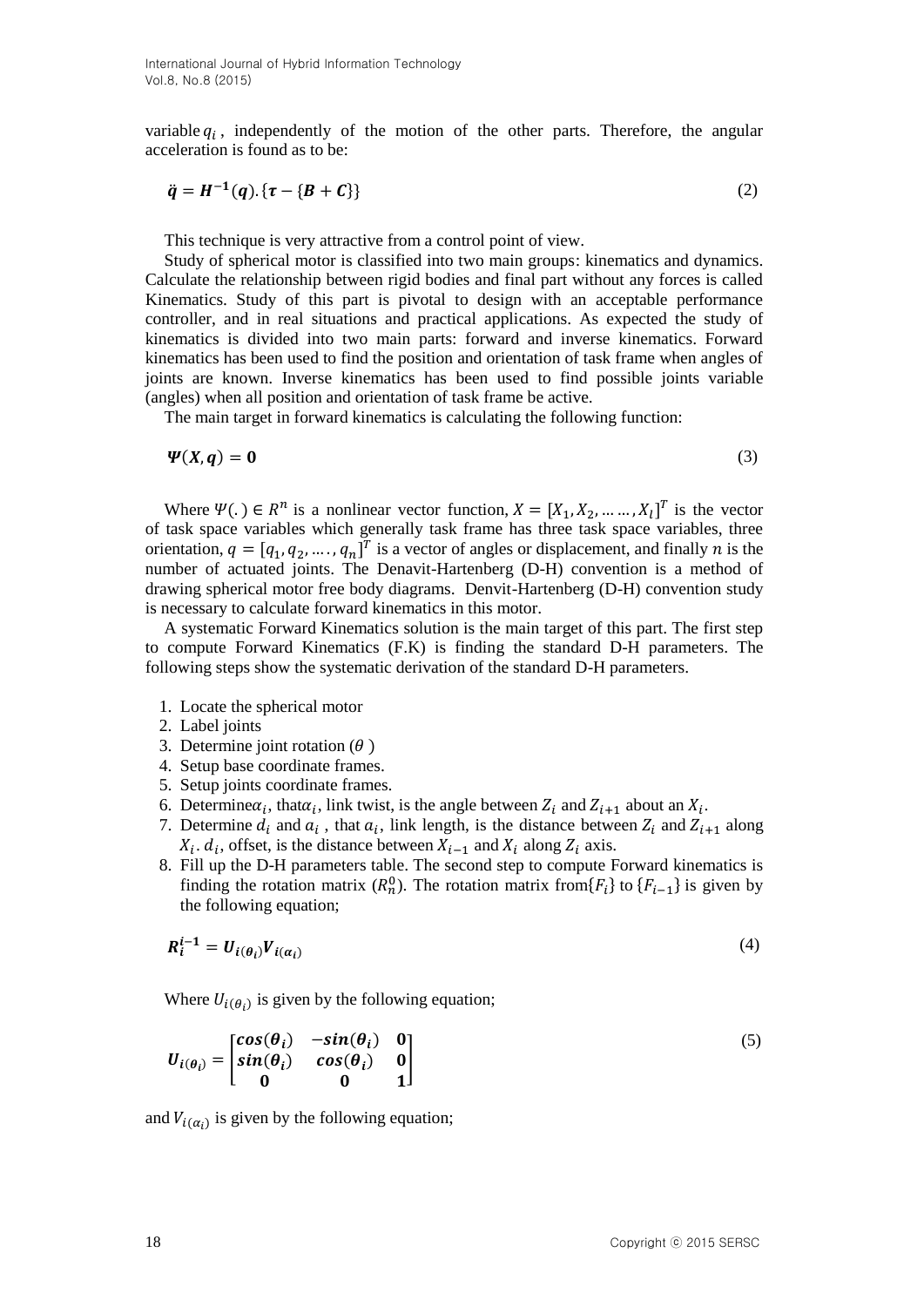$$
V_{i(\theta_i)} = \begin{bmatrix} 1 & 0 & 0 \\ 0 & cos(\alpha_i) & -sin(\alpha_i) \\ 0 & sin(\alpha_i) & cos(\alpha_i) \end{bmatrix}
$$

So  $(R_n^0)$  is given by

$$
R_n^0 = (U_1 V_1)(U_2 V_2) \dots \dots \dots (U_n V_n)
$$
\n(7)

The final step to compute the forward kinematics is calculate the transformation  ${}_{n}^{0}T$  by the following formulation [3]

$$
{}_{n}^{0}T = {}_{1}^{0}T. \, {}_{2}^{1}T. \, {}_{3}^{2}T \dots \dots \, {}_{n}^{n-1}T = \begin{bmatrix} R_{n}^{0} & 0 \\ 0 & 1 \end{bmatrix} \tag{8}
$$

#### *B. Adaptive Control Methodology:*

In various dynamic parameters systems that need to be training on-line adaptive control methodology is used. Adaptive control methodology can be classified into two main groups, namely, traditional adaptive method and fuzzy adaptive method [24]. Fuzzy adaptive method is used in systems which want to training parameters by expert knowledge. Traditional adaptive method is used in systems which some dynamic parameters are known. In this research in order to solve disturbance rejection and uncertainty dynamic parameter, adaptive method is applied to artificial sliding mode controller. Hsu *et al.*, [16] have presented traditional adaptive fuzzy sliding mode control which can update fuzzy rules to compensate nonlinear parameters and guarantee the stability robot manipulator controller. Hsueh e*t al.*, [13] have presented traditional self tuning sliding mode controller which can resolve the chattering problem without using saturation function.

For nonlinear dynamic systems (*e.g.*, robot manipulators) with various parameters, adaptive control technique can train the dynamic parameter to have an acceptable controller performance. Calculate several scale factors are common challenge in pure sliding mode controller and fuzzy logic controller, as a result it is used to adjust and tune coefficient.

Adaptive fuzzy sliding mode controller is used to many applications. This controller is based on online tuning the parameters and caused to improve the trajectory [12, 17-19]. The adaptive sliding mode controller is used to estimate the unknown dynamic parameters and external disturbances. For instance, the applications of adaptive fuzzy sliding mode controller to control the robot manipulators have been reported in [10-11, 15]. Generally, adaptive fuzzy sliding mode control of robot manipulator is classified into two main groups' *i.e.*, multi-input multi-output (MIMO) and single-input single-output (SISO) fuzzy systems.

Yoo and Ham [20] have proposed a MIMO fuzzy system to help the compensation and estimation the torque coupling. In  $n - DOF$  robot manipulator with  $k$  membership function for each input variable, the number of fuzzy rules for each joint is equal to  $3k^{2n}$ that causes to high computation load and also this controller has chattering. This method can only tune the consequence part of the fuzzy rules. Guo and Woo [22] have proposed a SISO fuzzy controller to compensate the switching terms. The number of fuzzy rules is reduced  $(K_2)$  with regard to reduce the chattering. Lin and Hsu [23] have proposed a methodology to tuning consequence and premise part of fuzzy rules to reduce the chattering based on tuning the membership function. In this method the number of fuzzy rules equal to  $K_2$  with low computational load but chattering is expected. Shahnazi *et al.*, have proposed a SISO PI direct adaptive fuzzy sliding mode controller based on Lin and

(6)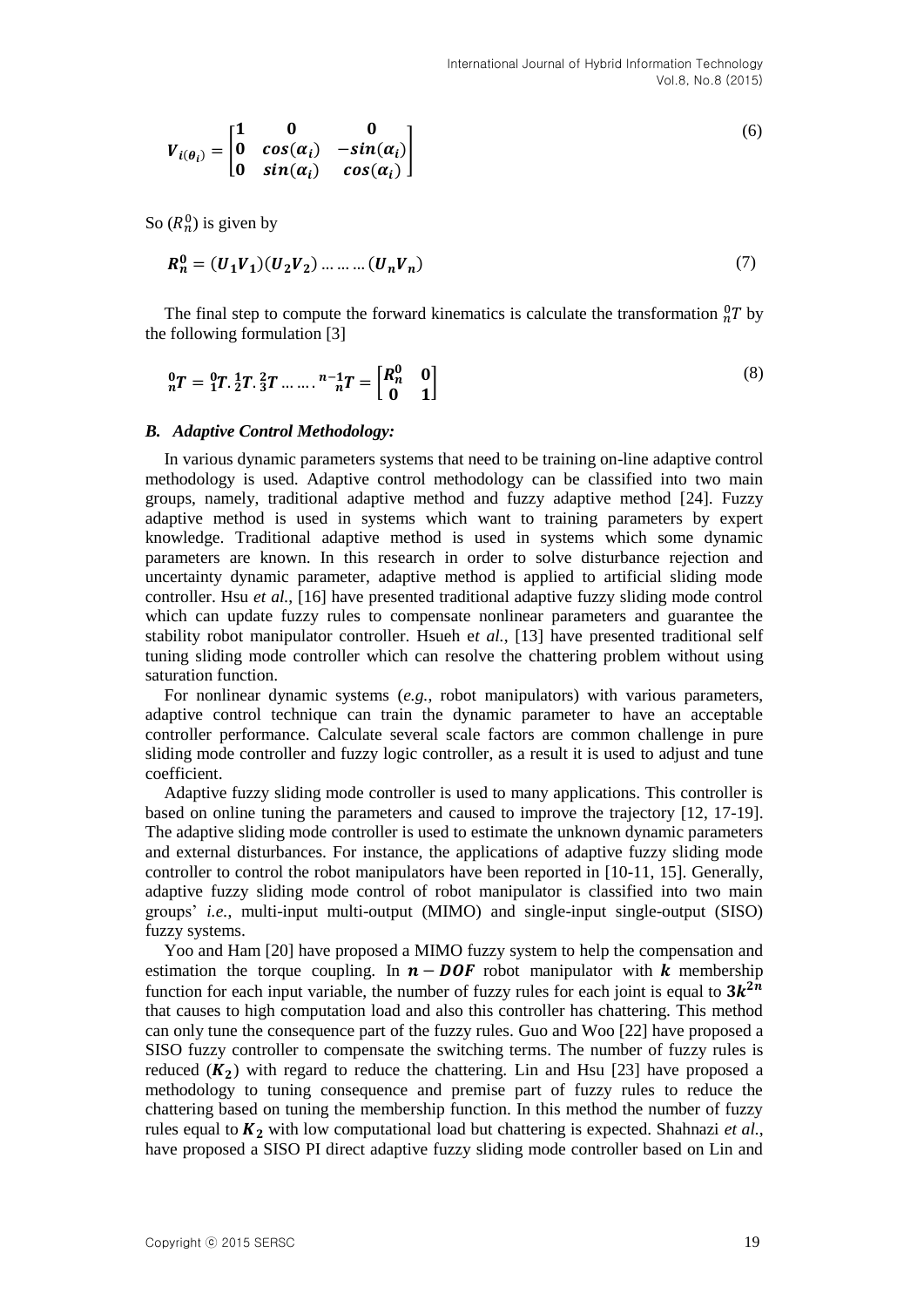Hsu algorithm to reduce or eliminate chattering with  $K_2$  fuzzy rules numbers. The bounds of PI controller and the parameters are online adjusted by low adaption computation and tune the membership function [14]. Medhafer *et al.*, [21] have proposed an indirect adaptive fuzzy sliding mode controller to control robot manipulator. This MIMO algorithm, applies to partly estimate the nonlinear dynamic parameters.

### *C. Fuzzy Inference Engine:*

This section provides a review about foundation of fuzzy logic based on [12-13]. Supposed that  $U$  is the universe of discourse and  $x$  is the element of  $U$ , therefore, a crisp set can be defined as a set which consists of different elements  $(x)$  will all or no membership in a set. A fuzzy set is a set that each element has a membership grade, therefore it can be written by the following definition;

$$
A = \{x, \mu_A(x) | x \in X\}; A \in U
$$
\n<sup>(9)</sup>

Where an element of universe of discourse is  $x$ ,  $\mu_A$  is the membership function (MF) of fuzzy set. The membership function  $(\mu_A(x))$  of fuzzy set A must have a value between zero and one. If the membership function  $\mu_A(x)$  value equal to zero or one, this set change to a crisp set but if it has a value between zero and one, it is a fuzzy set. Defining membership function for fuzzy sets has divided into two main groups; namely; numerical and functional method, which in numerical method each number has different degrees of membership function and functional method used standard functions in fuzzy sets. The membership function which is often used in practical applications includes triangular form, trapezoidal form, bell-shaped form, and Gaussian form. A Trapezoidal membership function of fuzzy set is defined by the following equation

$$
\mu_{F(x)} = \begin{cases}\n0 & x < a \\
\frac{x-a}{b-a}, & a \le x < b \\
\frac{d-x}{d-c}, & c \le x < d \\
0, & x > d\n\end{cases}
$$
\n(10)

A Triangular membership function of fuzzy set is defined by the following equation

$$
\mu_{F(x)} = \begin{cases}\n\frac{0}{b-a}, & x < a \\
\frac{b-a}{b-a}, & a \le x < b \\
\frac{c-x}{c-b}, & b \le x \le c \\
0, & x > c\n\end{cases} \tag{11}
$$

A Gaussian membership function of fuzzy set is defined by

$$
\mu_{F(x)} = e^{\frac{-(x - c_F)^2}{W}}
$$
 (12)

and a Bell-shaped membership function of fuzzy set is defined by

$$
\mu_{F(x)} = \frac{1}{1 + (x - c_F)^2} \tag{13}
$$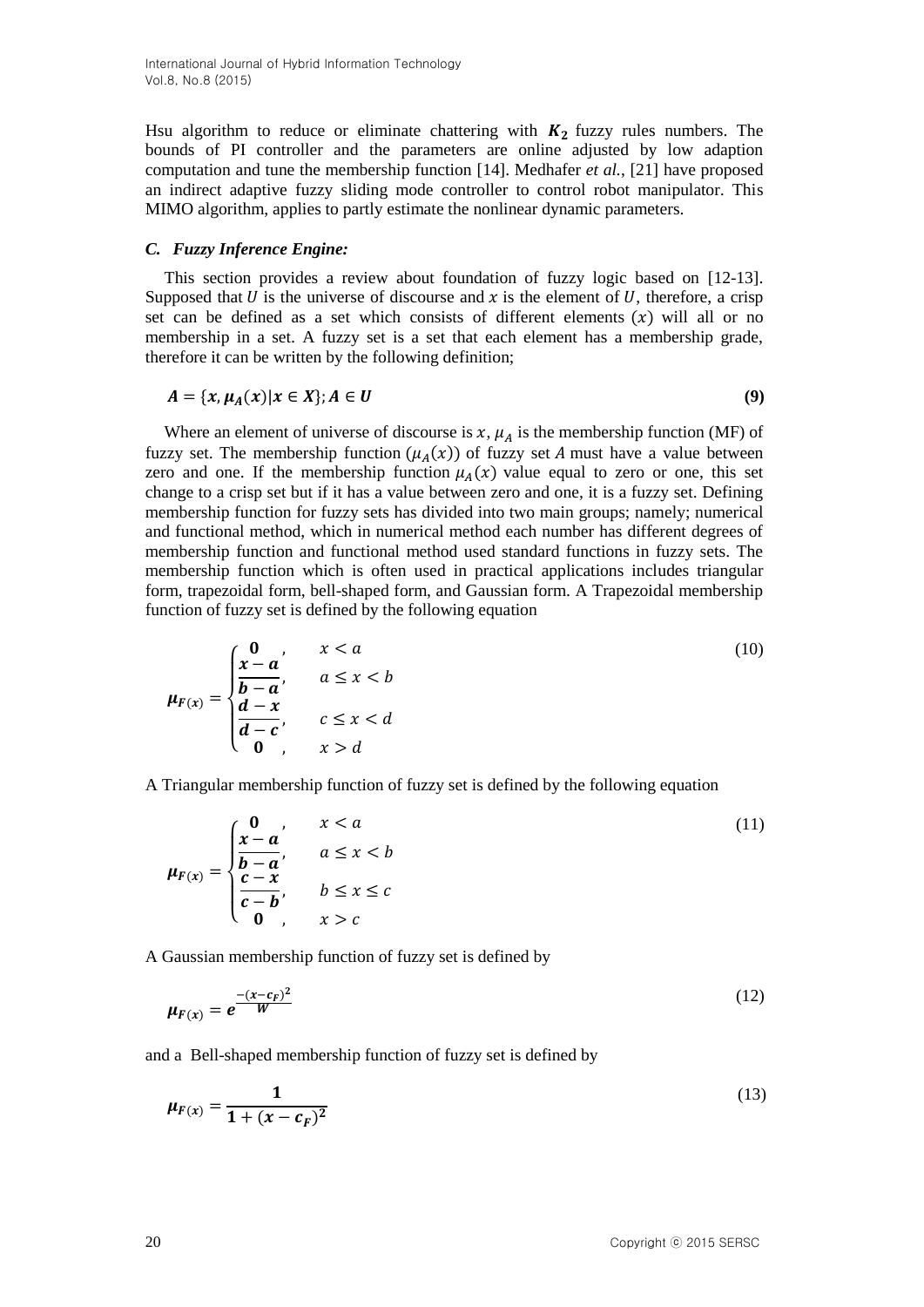

**Figure 2. Most Important Membership Functions in Fuzzy Set: 1-Trianglar, 2- Trapezoidal, 3-Gaussian, 4-Bell-shaped**

Figure 2 shows the typical shapes of membership functions in a fuzzy set.

The union of two fuzzy set *A* and *B* (*S* – *norm*) is a new fuzzy set which the new membership function is given by

$$
S(a,b) = \mu_{A \cup B(u)} = \max{\mu_{A(u)}, \mu_{B(u)}}, \qquad \forall u \in U
$$
\n(14)

The intersection of two fuzzy set A and B  $(T - norm)$  is a new fuzzy set which the new membership function is given by

$$
T(a,b) = \mu_{A \cap B(u)} = \min\{\mu_{A(u)}, \mu_{B(u)}\} = \mu_{A(u)} \cdot \mu_{B(u)}
$$
  
= max(0,  $\mu_{A(u)} + \mu_{B(u)} - 1$ ) = 
$$
\begin{cases} \mu_{A(u)} & , \text{ if } \mu_{B(u)} = 1 \\ \mu_{B(u)} & , \text{ if } \mu_{A(u)} = 1 \\ 0 & , \text{ if } \mu_{B(u)} \cdot \mu_{A(u)} < 1 \end{cases}
$$
 (15)

In fuzzy set the  $min$  operation can resolve the statement  $A AND B$  and can be shown by  $min(A, B)$  operation. Using the same reason, the  $A \, OR \, B$  operation can be replace by *max* operation in fuzzy set and at last the  $NOT$  A operation can be replace by  $1 - A$ operation in fuzzy set. The algebraic *product* of two fuzzy set  $\overline{A}$  and  $\overline{B}$  is the multiplication of the membership functions which is given by the following equation

$$
\mu_{A,B(u)} = \mu_{A(u)} \cdot \mu_{B(u)} \tag{16}
$$

The algebraic  $Sum$  of two fuzzy sets  $A$  and  $B$  is given by the following equation

$$
\mu_{A\widehat{+}B(u)} = \mu_{A(u)} \cdot \mu_{B(u)} - \mu_{A(u)} \cdot \mu_{B(u)}
$$
\n(17)

Linguistic variable can open a wide area to use of fuzzy logic theory in many applications (*e.g.*, control and system identification). In a natural artificial language all numbers replaced by words or sentences. In Figure 3 the linguistic variable is torque and the linguistic values are  $Low, Medium$  and  $High$ .

 $If - then Rule statements are used to formulate the condition statements in fuzzy logic.$ A single fuzzy  $If - then$  rule can be written by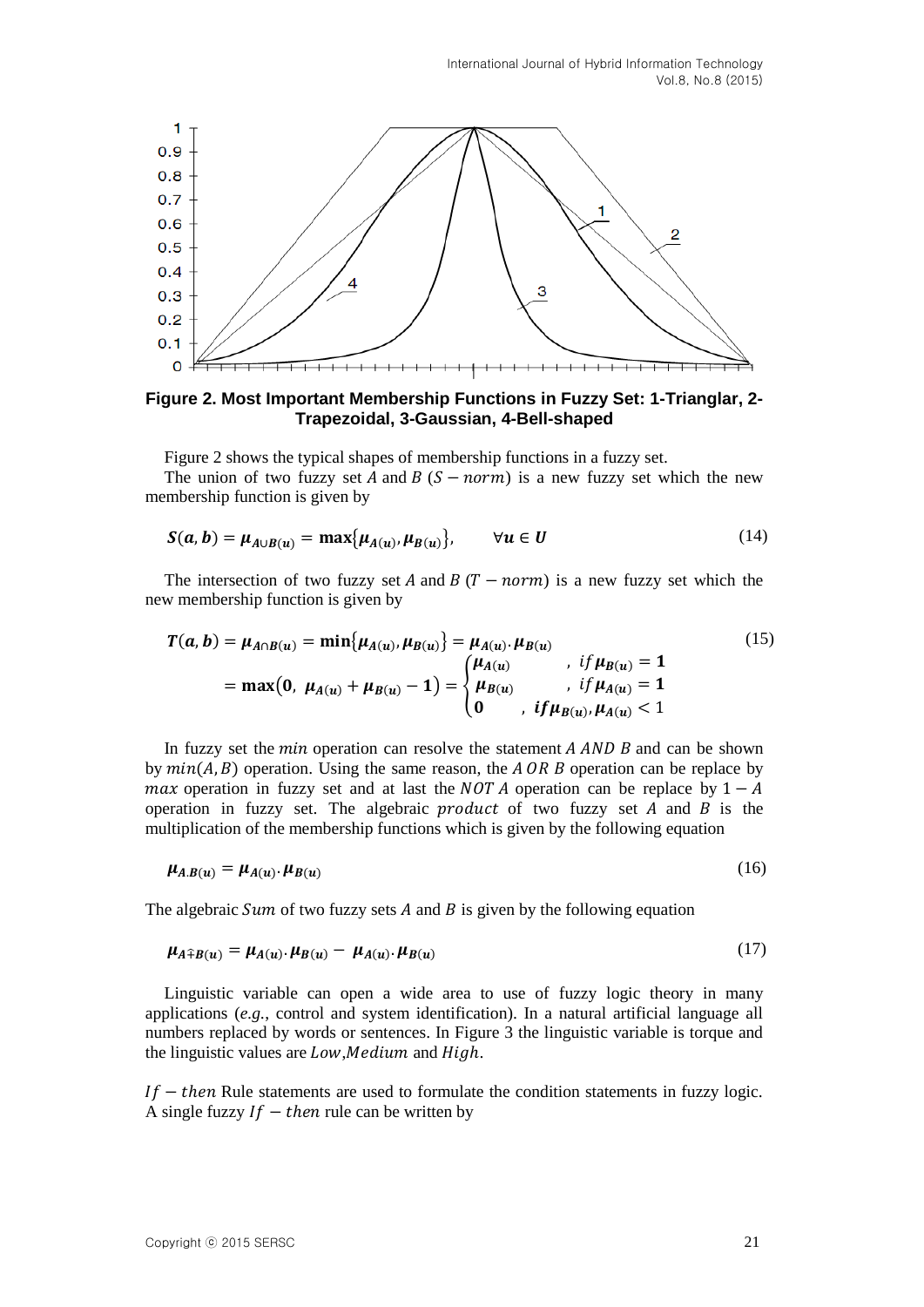### If  $x$  is  $A$  Then  $y$  is  $B$  (18)

where A and B are the Linguistic values that can be defined by fuzzy set, the  $If$  – part of the part of "x is A" is called the antecedent part and the then – part of the part of " $y$  is B" is called the Consequent or Conclusion part. The antecedent of a fuzzy if-then rule can have multiple parts, which the following rules shows the multiple antecedent rules:

#### *if e is NB and e is ML then T is LL*  $(19)$

where *e* is error, *è* is change of error,  $NB$  is Negative Big,  $ML$  is Medium Left, *T* is torque and LL is Large Left.



**Figure 3. Linguistic Variable and Linguistic Value**

 $If - then$  rules have three parts, namely, fuzzify inputs, apply fuzzy operator and apply implication method which in fuzzify inputs the fuzzy statements in the antecedent replaced by the degree of membership, apply fuzzy operator used when the antecedent has multiple parts and replaced by single number between 0 to 1, this part is a degree of support for the fuzzy rule, and apply implication method used in consequent of fuzzy rule to replaced by the degree of membership. Figure 4 shows the main three parts in  $If$  – then rules.





The fuzzy inference engine offers a mechanism for transferring the rule base in fuzzy set which it is divided into two most important methods, namely, Mamdani method and Sugeno method. Mamdani method is one of the common fuzzy inference systems and he designed one of the first fuzzy controllers to control of system engine. Mamdani's fuzzy inference system is divided into four major steps: fuzzification, rule evaluation,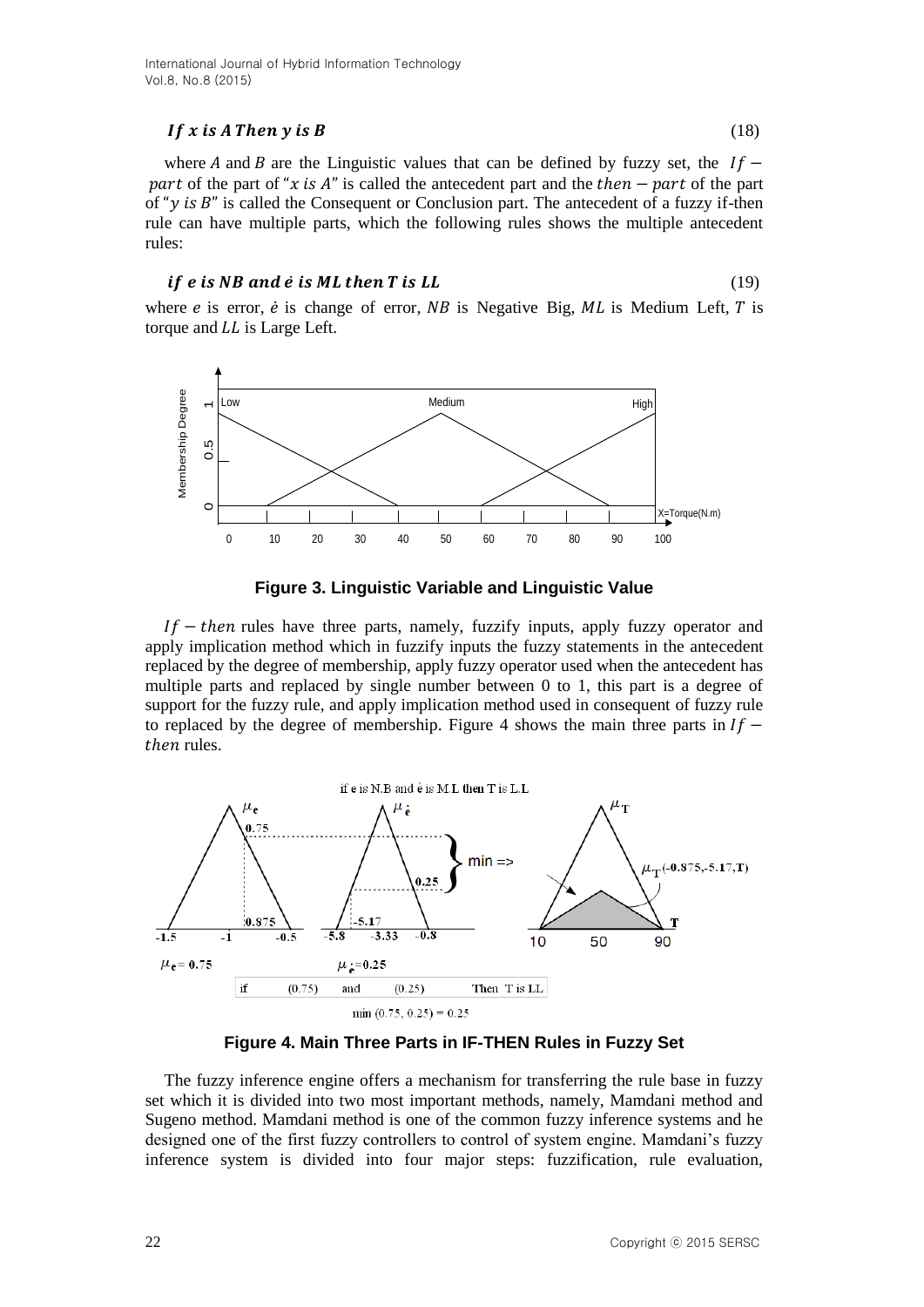aggregation of the rule outputs and defuzzification. Michio Sugeno use a singleton as a membership function of the rule consequent part. The following definition shows the Mamdani and Sugeno fuzzy rule base

|               | Mamdani $F.R^1$ : if $x$ is A and y is B | then | z is C         | (20) |
|---------------|------------------------------------------|------|----------------|------|
| <b>Sugeno</b> | $F.R^1$ : if x is A and y is B           | then | $f(x, y)$ is C |      |

When  $x$  and  $y$  have crisp values fuzzification calculates the membership degrees for antecedent part. Rule evaluation focuses on fuzzy operation  $(AND/OR)$  in the antecedent of the fuzzy rules. The aggregation is used to calculate the output fuzzy set and several methodologies can be used in fuzzy logic controller aggregation, namely, Max-Min aggregation, Sum-Min aggregation, Max-bounded product, Max-drastic product, Maxbounded sum, Max-algebraic sum and Min-max. Two most common methods that used in fuzzy logic controllers are Max-min aggregation and Sum-min aggregation. Max-min aggregation defined as below

$$
\mu_U(x_k, y_k, U) = \mu_{\bigcup_{i=1}^r F R^i}(x_k, y_k, U) = \max \left\{ \min_{i=1}^r \left[ \mu_{Rpq}(x_k, y_k), \mu_{p_m}(U) \right] \right\} \tag{21}
$$

The Sum-min aggregation defined as below

$$
\mu_U(x_k, y_k, U) = \mu_{\bigcup_{i=1}^r F R^i}(x_k, y_k, U) = \sum \min_{i=1}^r \left[ \mu_{R_{pq}}(x_k, y_k), \mu_{p_m}(U) \right]
$$
(22)

where r is the number of fuzzy rules activated by  $x_k$  and  $y_k$  and also  $\mu_{\bigcup_{i=1}^r F R^i}(x_k, y_k, U)$ is a fuzzy interpretation of  $i - th$  rule. Defuzzification is the last step in the fuzzy inference system which it is used to transform fuzzy set to crisp set. Consequently defuzzification's input is the aggregate output and the defuzzification's output is a crisp number. Centre of gravity method  $(COG)$  and Centre of area method  $(COA)$  are two most common defuzzification methods, which  $COG$  method used the following equation to calculate the defuzzification

$$
COG(x_k, y_k) = \frac{\sum_i U_i \sum_{j=1}^r \mu_u(x_k, y_k, U_i)}{\sum_i \sum_{j=1}^r \mu_u(x_k, y_k, U_i)}
$$
(23)

and COA method used the following equation to calculate the defuzzification

$$
COA(x_k, y_k) = \frac{\sum_i U_i \cdot \mu_u(x_k, y_k, U_i)}{\sum_i \mu_{U} \cdot (x_k, y_k, U_i)}
$$
(24)

Where  $COG(x_k, y_k)$  and  $COA(x_k, y_k)$  illustrates the crisp value of defuzzification output,  $U_i \in U$  is discrete element of an output of the fuzzy set,  $\mu_{U}$ .  $(x_k, y_k, U_i)$  is the fuzzy set membership function, and  $r$  is the number of fuzzy rules.

Based on foundation of fuzzy logic methodology; fuzzy logic controller has played important rule to design nonlinear controller for nonlinear and uncertain systems [53]. However, the application area for fuzzy control is really wide, the basic form for all command types of controllers consists of;

- Input fuzzification (binary-to-fuzzy[B/F]conversion)
- Fuzzy rule base (knowledge base)
- Inference engine
- Output defuzzification (fuzzy-to-binary [F/B]conversion).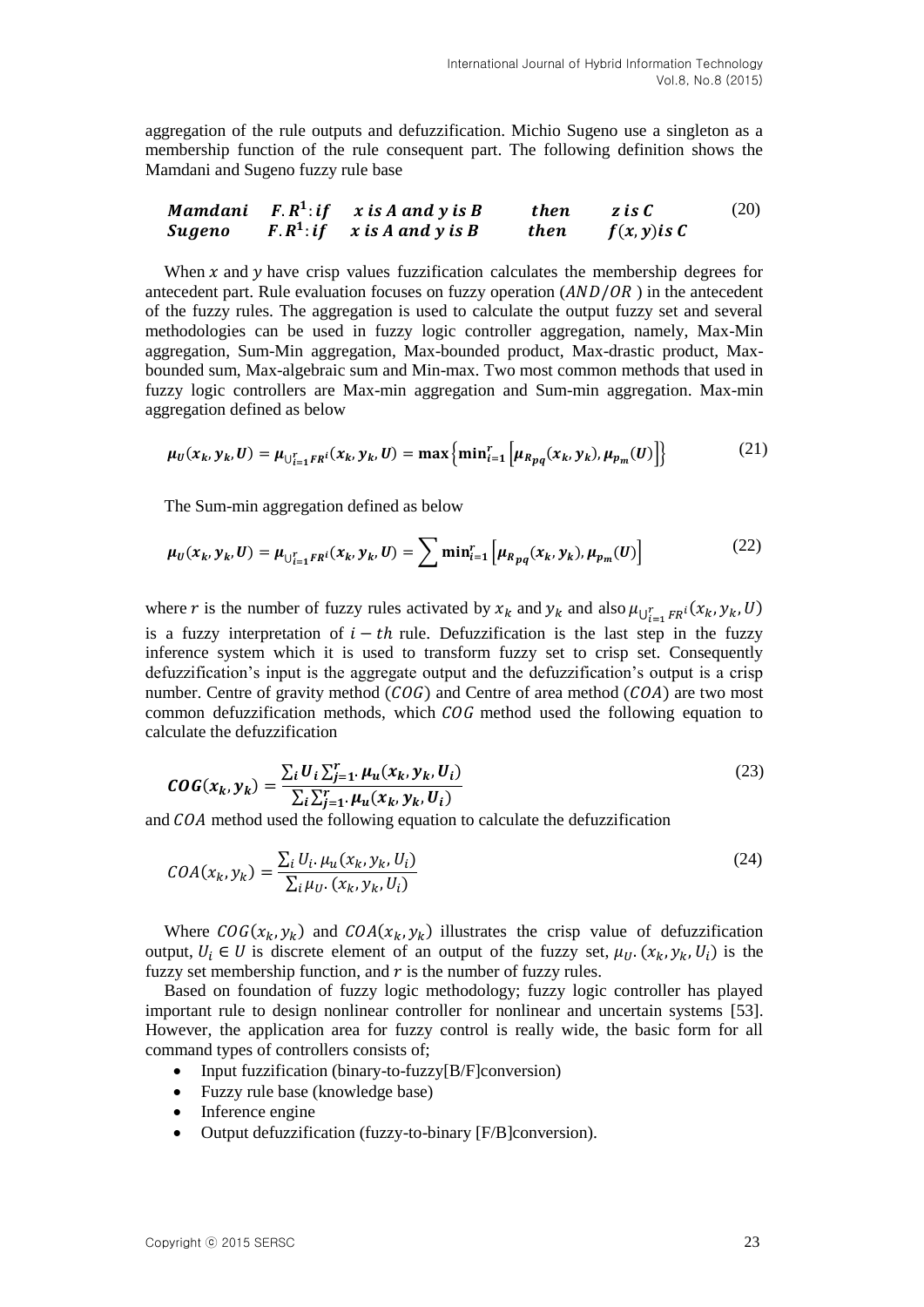Fuzzification is used to change the crisp set into fuzzy set. Knowledge base is used to rule evaluation and determine the membership degree and if all fuzzy inputs activated by the known input values. Fuzzy inference engine is used to transferring the rule base into fuzzy set by Mamdani's or Sugeno method based on aggregation of the rules output. Deffuzification is the last part to calculate the fuzzy inference system.

#### *D. Conventional Sliding Mode Controller:*

Sliding mode controller (SMC) is a powerful nonlinear controller which has been analyzed by many researchers especially in recent years. This theory was first proposed in the early 1950 by Emelyanov and several co-workers and has been extensively developed since then with the invention of high speed control devices [2]. The main reason to opt for this controller is its acceptable control performance in wide range and solves two most important challenging topics in control which names, stability and robustness [7, 17-20]. Sliding mode control theory for control of robot manipulator was first proposed in 1978 by Young to solve the set point problem ( $\dot{q}_d = 0$ ) by discontinuous method in the following form;

$$
\boldsymbol{\tau}_{(q,t)} = \begin{cases} \boldsymbol{\tau}_i^+(q,t) & \text{if } \boldsymbol{S}_i > 0 \\ \boldsymbol{\tau}_i^-(q,t) & \text{if } \boldsymbol{S}_i < 0 \end{cases} \tag{25}
$$

where  $S_i$  is sliding surface (switching surface),  $i = 1, 2, ..., n$  for *n*-DOF robot manipulator,  $\tau_i(q, t)$  is the *i*<sup>th</sup> torque of joint. Sliding mode controller is divided into two main sub controllers: discontinues controller( $\tau_{dis}$ ) and equivalent controller( $\tau_{ea}$ ).

Discontinues controller causes an acceptable tracking performance at the expense of very fast switching. Conversely in this theory good trajectory following is based on fast switching, fast switching is caused to have system instability and chattering phenomenon. Fine tuning the sliding surface slope is based on nonlinear equivalent part [1, 6]. However, this controller is used in many applications but, pure sliding mode controller has two most important challenges:

- chattering phenomenon
- nonlinear equivalent dynamic formulation in uncertain parameters[20].

Chattering phenomenon (Figure 6) can causes some problems such as saturation and heats the mechanical parts of robots or drivers. To reduce or eliminate the chattering, various papers have been reported by many researchers which classified into two most important methods: boundary layer saturation method and estimated uncertainties method [1].



**Figure 6. Chattering as a Result of Imperfect Control Switching [1]**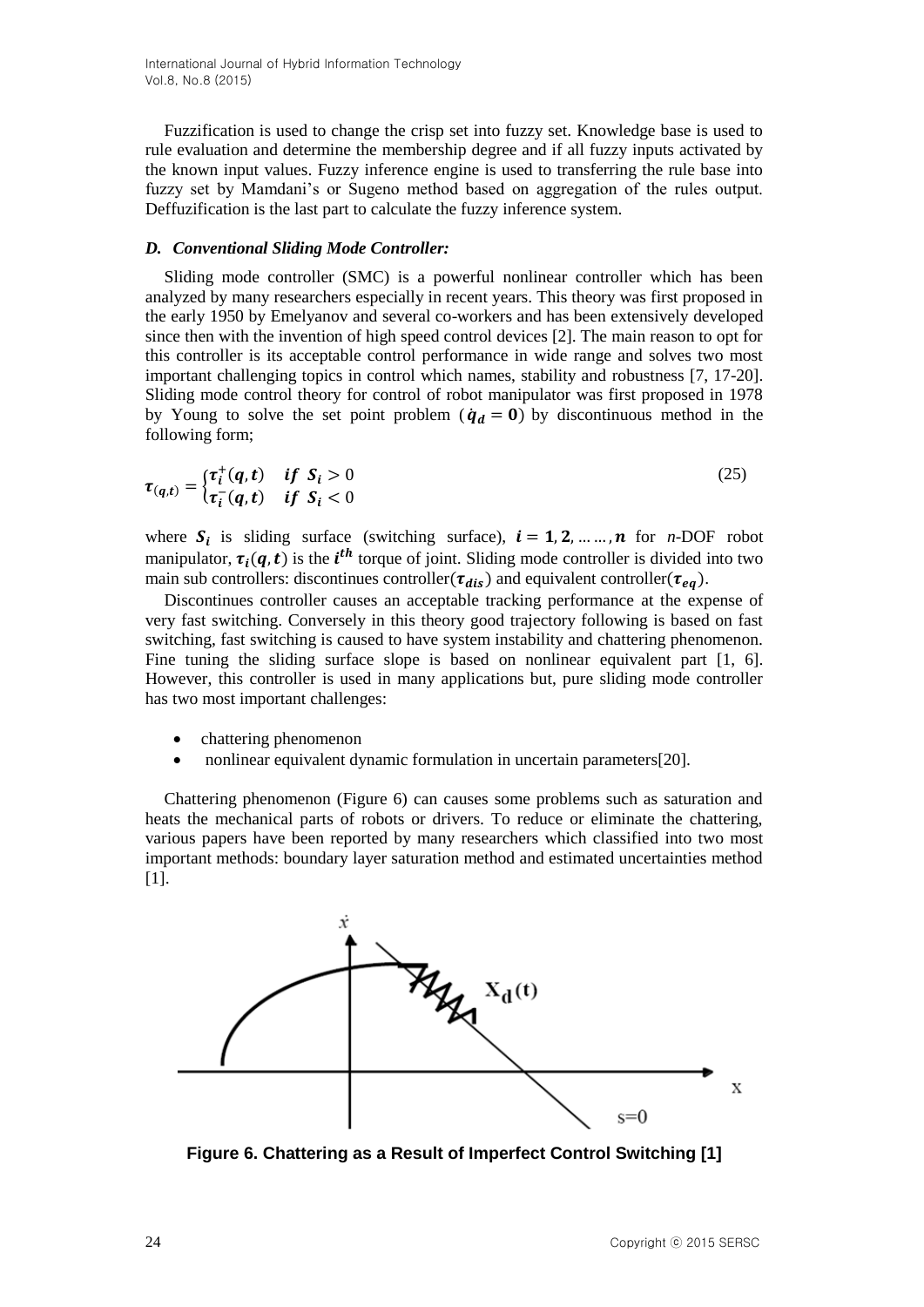In boundary layer saturation method, the basic idea is the discontinuous method replacement by saturation (linear) method with small neighborhood of the switching surface. This replacement caused to increase the error performance against with the considerable chattering reduction. Slotine and Sastry have introduced boundary layer method instead of discontinuous method to reduce the chattering [21]. Slotine has presented sliding mode with boundary layer to improve the industry application [22]. Palm has presented a fuzzy method to nonlinear approximation instead of linear approximation inside the boundary layer to improve the chattering and control the result performance [23]. Moreover, Weng and Yu improved the previous method by using a new method in fuzzy nonlinear approximation inside the boundary layer and adaptive method  $[24]$ . As mentioned  $[24]$ sliding mode fuzzy controller (SMFC) is fuzzy controller based on sliding mode technique to most exceptional stability and robustness. Sliding mode fuzzy controller has the two most important advantages: reduce the number of fuzzy rule base and increase robustness and stability. Conversely sliding mode fuzzy controller has the above advantages, define the sliding surface slope coefficient very carefully is the main disadvantage of this controller.

Estimated uncertainty method used in term of uncertainty estimator to compensation of the system uncertainties. It has been used to solve the chattering phenomenon and also nonlinear equivalent dynamic. If estimator has an acceptable performance to compensate the uncertainties, the chattering is reduced. Research on estimated uncertainty to reduce the chattering is significantly growing as their applications such as industrial automation and robot manipulator. For instance, the applications of artificial intelligence, neural networks and fuzzy logic on estimated uncertainty method have been reported in [13-15]. Wu *et al.*, [25] have proposed a simple fuzzy estimator controller beside the discontinuous and equivalent control terms to reduce the chattering. Their design had three main parts *i.e.*, equivalent, discontinuous and fuzzy estimator tuning part which has reduced the chattering very well. Elmali *et al.*, [26]and Li and Xu [11] have addressed sliding mode control with perturbation estimation method (SMCPE) to reduce the classical sliding mode chattering. This method was tested for the tracking control of the first two links of a SCARA type HITACHI robot. In this technique, digital controller is used to increase the system's response quality. However this controller's response is very fast and robust but it has chattering phenomenon.

Design a robust controller for robot manipulator is essential because robot manipulator has highly nonlinear dynamic parameters. In this section formulations of sliding mode controller for robot manipulator is presented based on [1, 6]. Consider a nonlinear single input dynamic system is defined by [6]:

$$
x^{(n)} = f(\vec{x}) + b(\vec{x})u
$$
 (26)

$$
\widetilde{\mathbf{x}} = \mathbf{x} - \mathbf{x}_d = [\widetilde{\mathbf{x}}, \dots, \widetilde{\mathbf{x}}^{(n-1)}]^T
$$
\n(27)

A time-varying sliding surface 
$$
s(x, t)
$$
 in the state space  $R^n$  is given by [6]:  

$$
s(x, t) = (\frac{d}{dt} + \lambda)^{n-1} \tilde{x} = 0
$$
 (28)

where  $\lambda$  is the positive constant. To further penalize tracking error, integral part can be used in sliding surface part as follows [6]:

$$
s(x,t) = \left(\frac{d}{dt} + \lambda\right)^{n-1} \left(\int_0^t \widetilde{x} dt\right) = 0
$$
\n(29)

The main target in this methodology is kept the sliding surface slope  $s(x, t)$  near to the zero. Therefore, one of the common strategies is to find input U outside of  $s(x, t)$  [6].  $\mathbf{1}$  $\mathbf{2}$ d  $\frac{d}{dt} s^2(x,t) \leq -\zeta |s(x,t)|$ (30)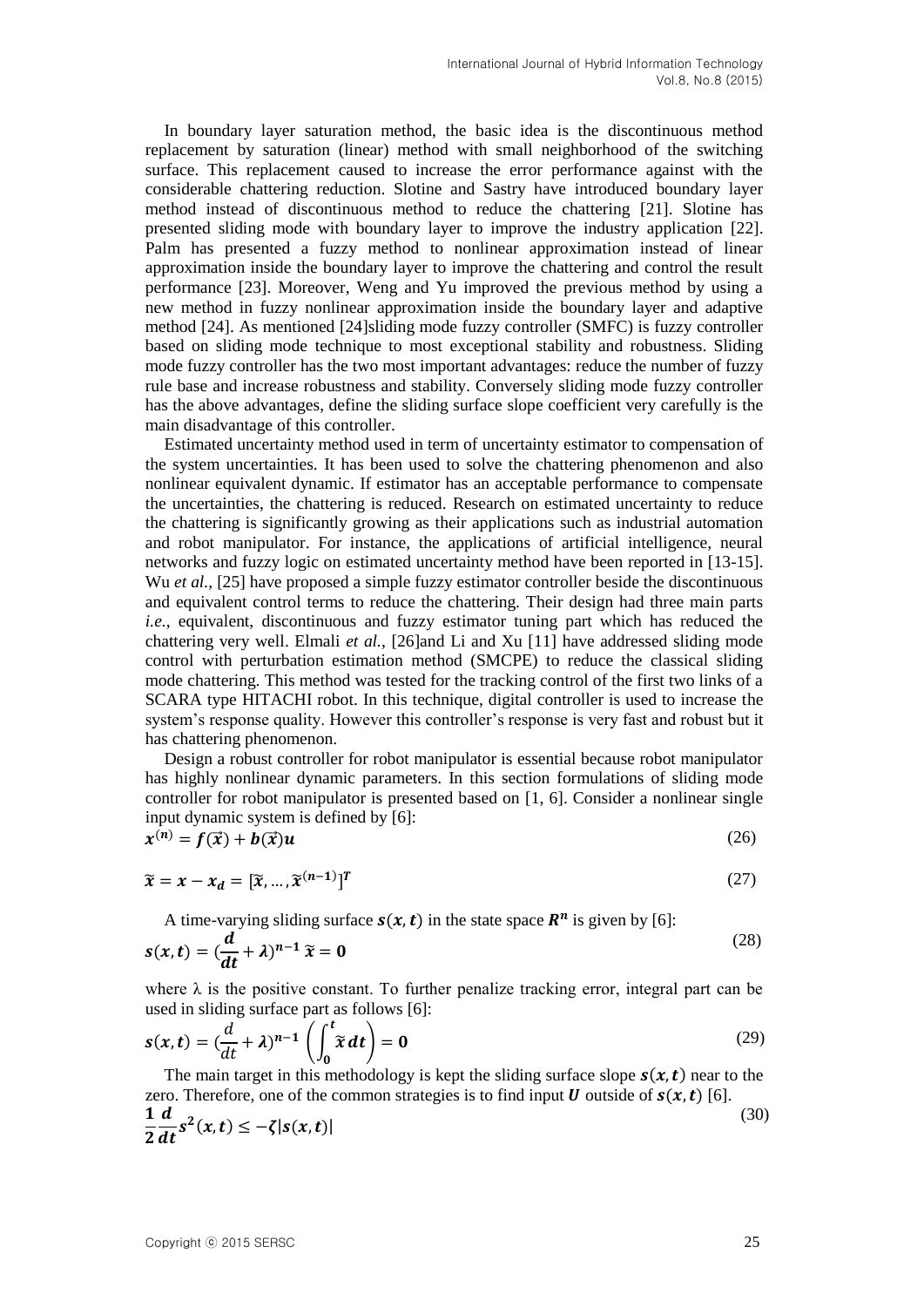where 
$$
\zeta
$$
 is positive constant.  
If  $S(0) > 0 \rightarrow \frac{d}{dt} S(t) \le -\zeta$  (31)

To eliminate the derivative term, it is used an integral term from t=0 to t= $t_{reach}$ 

$$
\int_{t=0}^{t=t_{reach}} \frac{d}{dt} S(t) \le -\int_{t=0}^{t=t_{reach}} \eta \to S(t_{reach}) - S(0) \le -\zeta(t_{reach} - 0)
$$
\n(32)

Where  $t_{reach}$  is the time that trajectories reach to the sliding surface so, suppose  $S(t_{reach} = 0)$  defined as  $\sim$ 

$$
0 - S(0) \le -\eta(t_{reach}) \to t_{reach} \le \frac{S(0)}{\zeta}
$$
\n(33)

and

$$
if S(0) < 0 \rightarrow 0 - S(0) \le -\eta(t_{reach}) \rightarrow S(0) \le -\zeta(t_{reach}) \rightarrow t_{reach} \le \frac{|S(0)|}{\eta}
$$
(34)

$$
if S_{t_{reach}} = S(0) \rightarrow error(x - x_d) = 0 \tag{35}
$$

suppose S is defined as

$$
s(x,t) = \left(\frac{d}{dt} + \lambda\right) \quad \tilde{x} = (\dot{x} - \dot{x}_d) + \lambda(x - x_d) \tag{36}
$$

The derivation of S, namely,  $\dot{S}$  can be calculated as the following;  $\dot{S} = (\ddot{x} - \ddot{x}_d) + \lambda(\dot{x} - \dot{x}_d)$ )  $(37)$ 

suppose the second order system is defined as;  $\ddot{x} = f + u \rightarrow \dot{S} = f + U - \ddot{x}_d + \lambda(\dot{x} - \dot{x}_d)$  $)$  (38)

Where f is the dynamic uncertain, and also since  $S = 0$  and  $\dot{S} = 0$ , to have the best approximation  $\hat{U}$  is defined as  $\hat{U} = -\hat{f} + \ddot{x}_d - \lambda(\dot{x} - \dot{x}_d)$  $)$  (39)

A simple solution to get the sliding condition when the dynamic parameters have uncertainty is the switching control law:

$$
U_{dis} = \hat{U} - K(\vec{x}, t) \cdot \text{sgn}(s) \tag{40}
$$

where the switching function  $sgn(S)$  is defined as [1, 6]

$$
sgn(s) = \begin{cases} 1 & s > 0 \\ -1 & s < 0 \\ 0 & s = 0 \end{cases}
$$
 (41)

and the  $K(\vec{x}, t)$  is the positive constant.

$$
\frac{1}{2}\frac{d}{dt}s^2(x,t) = \mathbf{S} \cdot \mathbf{S} = [f - \hat{f} - Ksgn(s)] \cdot \mathbf{S} = (f - \hat{f}) \cdot \mathbf{S} - K|\mathbf{S}|
$$
\n(42)

The sliding surface can be calculated as

$$
s(x,t) = \left(\frac{d}{dt} + \lambda\right)^2 \left(\int_0^t \tilde{x} dt\right) = (\dot{x} - \dot{x}_d) + 2\lambda(\dot{x} - \dot{x}_d) - \lambda^2(x - x_d)
$$
\n(43)

in this method the approximation of **U** is computed as [6]  
\n
$$
\hat{U} = -\hat{f} + \ddot{x}_d - 2\lambda(\dot{x} - \dot{x}_d) + \lambda^2(x - x_d)
$$
\n(44)

$$
\tau = \tau_{eq} + \tau_{dis} \tag{45}
$$

 $\sim$   $\sim$   $\sim$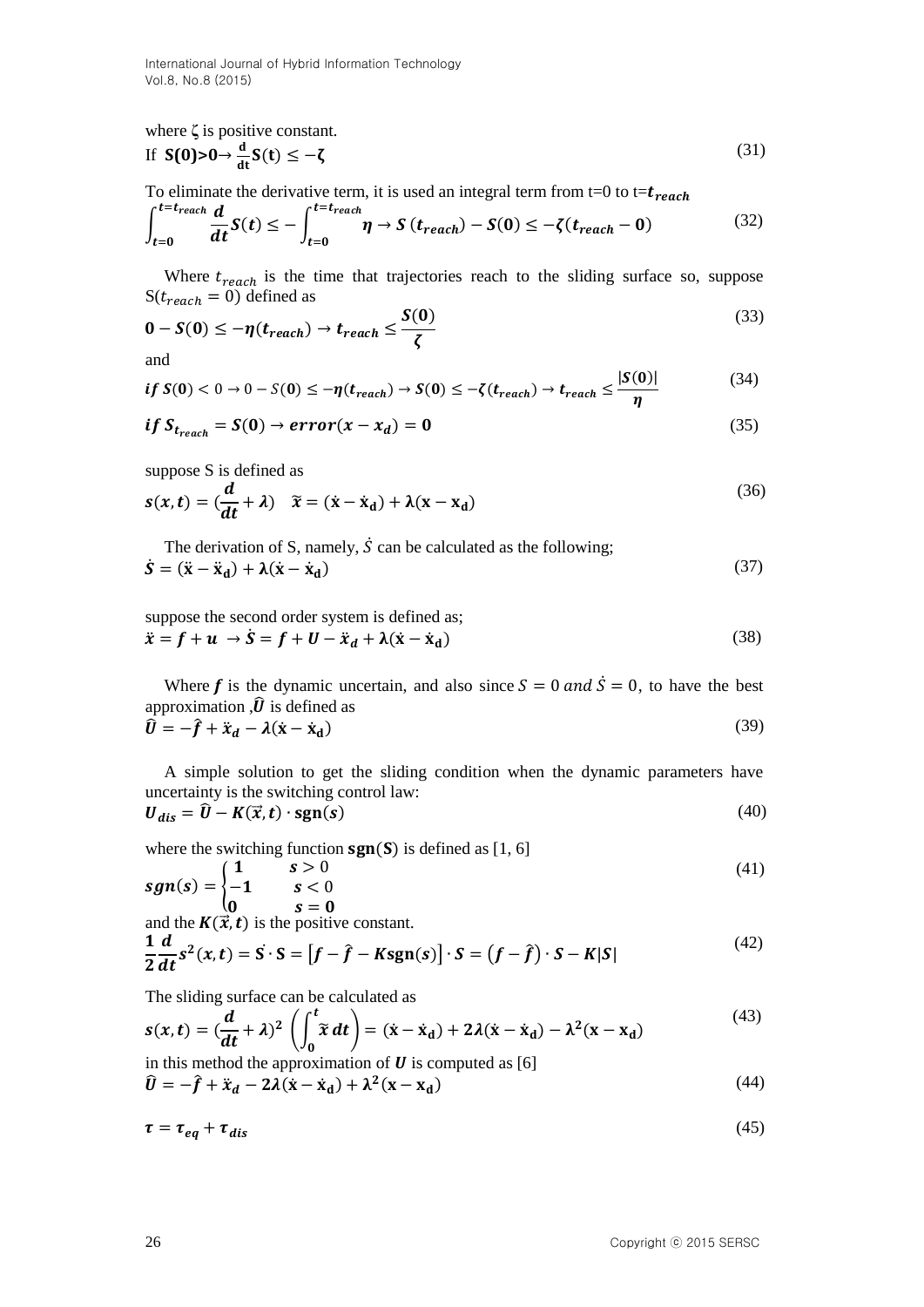$$
\tau_{eq} = [H^{-1}(B+C) + \dot{S}]H \tag{46}
$$

$$
\tau_{dis} = K \cdot \text{sgn}(S) \tag{47}
$$

The control output can be written as;  $\tau = \tau_{eq} + K \cdot \text{sgn}(S)$  (48)

$$
\tau = [M^{-1}(B + C + G) + \dot{S}]M + K \cdot \text{sgn}(S) \tag{49}
$$

### **3. Methodology**

The first solution to design high performance controller is design the robust algorithm in order to reduce the uncertainty problems in a limit variation (*e.g.*, sliding mode controller). Conversely the first solution is used in many applications it has some limitations such as nonlinear dynamic part in controller.

The second solution is applied artificial intelligence method (*e.g.*, fuzzy logic) in conventional nonlinear method to reduce or eliminate the challenges. However the second solution is a superior to reduce or eliminate the dynamic nonlinear part with respect to have stability and fairly good robustness but it has a robust in a limit variation.

The third solution is design on-line controller (*e.g.*, intelligent tuning sliding surface slope controller). Adaptive (on-line) control is used in systems whose dynamic parameters are varying and need to be training on line. Sliding mode controller has difficulty in handling unstructured model uncertainties and this controller's performance is sensitive to sliding surface slope coefficient. It is possible to solve above challenge by combining intelligent tuning method and sliding mode.

Compute the best value of sliding surface slope coefficient has played important role to improve system's tracking performance. This problem is solved by tuning the surface slope coefficient  $(\lambda)$  of the sliding mode controller continuously in real-time. To adjust the sliding surface slope coefficient we define  $\hat{f}(x|\lambda)$  as the fuzzy based tuning.

$$
\hat{f}(x|\lambda) = \lambda^T \zeta(x) \tag{50}
$$

$$
\lambda^* = \arg\min\left[ \left( \text{Sup} \left| \hat{f}(x|\lambda) - f(x) \right) \right] \right] \tag{51}
$$

where  $\lambda^T$  is adjusted by an adaption law and this law is designed to minimize the error's parameters of  $\lambda - \lambda^*$ . Fuzzy-based tuning part is a supervisory controller based on Mamdani's PI fuzzy logic methodology. This controller has two inputs namely; error  $(e)$ and integral of error ( $\Sigma e$ ) and an output namely; gain updating factor( $\alpha$ ). Design on-line tuning controller divided into the following steps:

1. **Inputs/outputs**: it has two inputs error and integral of error  $(e, \sum e)$  and the output name's is sliding surface slope updating factor  $(\alpha)$ .

2. **linguistic variable**: The linguistic variables for error(e) are;

Negative Big (NB), Negative Medium (NM), Negative Small (NS), Zero (Z), Positive Small (PS), Positive Medium (PM), Positive Big (PB).

the linguistic variables for integral of error  $(\Sigma e)$  are ;Fast Left (FL), Medium Left (ML), Slow Left (SL),Zero (Z), Slow Right (SR), Medium Right (MR), Fast Right (FR).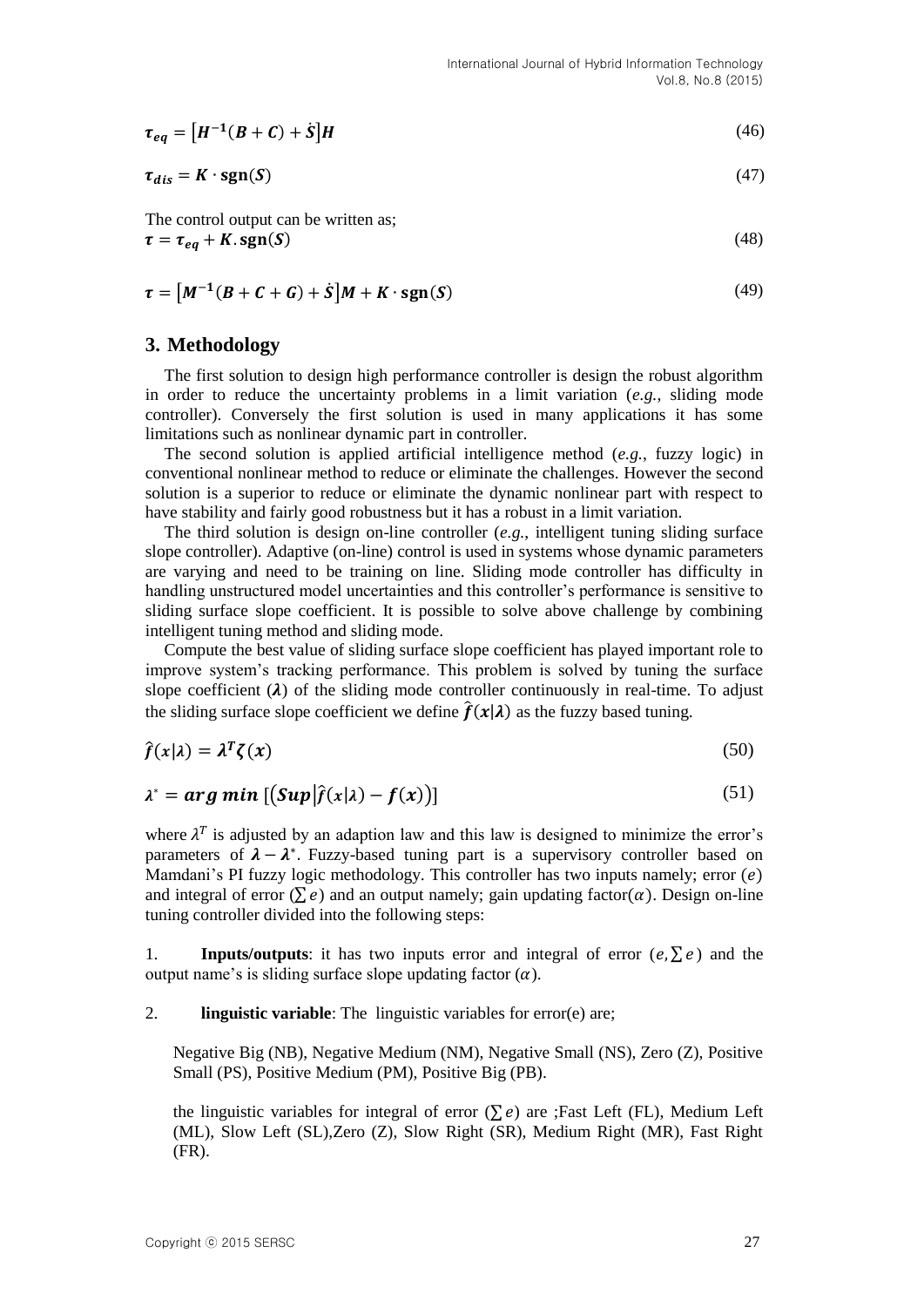the linguistic variables for sliding surface slope updating factor  $(\alpha)$  are; Zero (ZE), Very Small (VS), Small (S), Small Big (SB), Medium Big (MB), Big (B), and Very Big (VB).

- 3. **Membership function**: triangular membership function is used in this research.
- 4. **Fuzzy rule table**: the rule base for sliding surface slope updating is (Table 1):
- 5. **Defuzzification**: COG method is used to defuzzification:

| <b>j</b> e<br>è          | FL                                | ML                        | SL                                | z                       | $_{\rm SR}$ | MR                      | FR |
|--------------------------|-----------------------------------|---------------------------|-----------------------------------|-------------------------|-------------|-------------------------|----|
| NB                       | $\overline{\rm v}$                | $\overline{\mathbf{v}}$ B | $\overline{\rm v}$ B              | B                       | $_{\rm SB}$ | S                       | ZE |
| <b>NM</b>                | VB                                | VВ                        | B                                 | в                       | MВ          | S                       | VS |
| NS                       | VΒ                                | MВ                        | B                                 | vв                      | VS          | S                       | VS |
| z                        | S                                 | $\mathbf{S} \mathbf{B}$   | MB                                | ZE                      | MB          | $\mathbf{S} \mathbf{B}$ | S  |
| PS                       | $\overline{\mathbf{v}}\mathbf{s}$ | S                         | $\overline{\mathbf{v}}\mathbf{s}$ | $\overline{\mathbf{v}}$ | B           | $\overline{\text{MB}}$  | VВ |
| <b>PM</b>                | VS                                | S                         | MВ                                | в                       | B           | vв                      | VВ |
| $\overline{\mathbf{PB}}$ | ZE                                | S                         | SΒ                                | в                       | vв          | VВ                      | vв |

**Table 1. Fuzzy Rule Base for Sliding Surface Slope Updating Factor ()**

This controller consists of two parts: fuzzy logic controller and scaling factor. Fuzzy logic controller is a Mamdani's error base inference system which has error  $(e)$  and integral of error  $(\Sigma e)$  as inputs and sliding surface slope updating factor  $(\alpha)$  as output. Scaling factor ( $k_{\alpha}$  and  $k_{\beta}$ ) are used to limit error between [ $\pm x$ ] and integral of error between  $[\pm y]$ . To normalize the error and integral of error scaling factors are applied  $(k_\alpha$  and  $k_\beta$ ) to these variables:

$$
e_n = k_\alpha \times e \tag{52}
$$

$$
\sum e_n = k_\beta \times \sum e \tag{53}
$$

Finally, fuzzy-based tuning sliding mode controller for multi degrees of freedom actuator with application in surgical robot manipulator calculated by the following equation;

$$
\begin{bmatrix} \widehat{\tau_1} \\ \widehat{\tau_2} \\ \widehat{\tau_3} \end{bmatrix} = \begin{bmatrix} \tau_{1eq} \\ \tau_{2eq} \\ \tau_{3eq} \end{bmatrix} + \begin{bmatrix} \lambda_1 \times \alpha_1 \\ \lambda_2 \times \alpha_2 \\ \lambda_3 \times \alpha_3 \end{bmatrix} \begin{bmatrix} K_1 \\ K_2 \\ K_3 \end{bmatrix} sgn \begin{bmatrix} S_1 \\ S_2 \\ S_3 \end{bmatrix}
$$
\n(54)

# **4. Results**

Pure sliding mode controller has difficulty in handling unstructured model uncertainties. It is possible to solve this problem by combining sliding mode controller and fuzzy-based tuning in a single controller method. This method can improve the system's tracking performance by online tuning method. This method is based on resolve the on line sliding surface slope as well as improve the output performance by tuning the sliding surface slope coefficient. The sliding surface gain  $(\lambda)$  of this controller is adjusted online depending on the last values of error and integral of error by sliding surface slope updating factor  $(\alpha)$ . Fuzzy-based tuning sliding mode controller is stable model-based.

**Tracking performances:** In sliding mode controller; controllers performance are depended on the gain updating factor  $(K)$  and sliding surface slope coefficient  $(\lambda)$ . These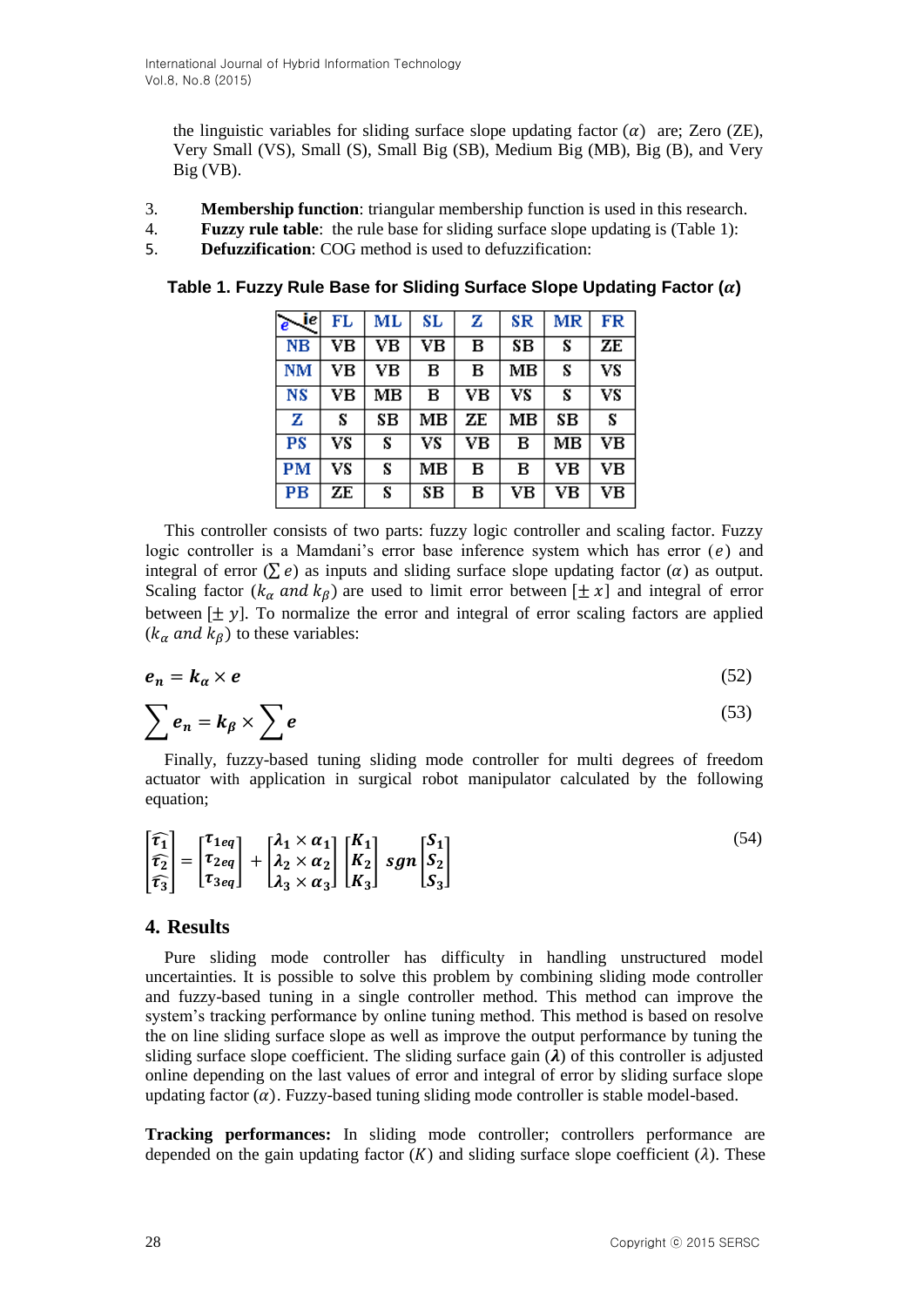two coefficients are computed by trial and error in PD-SMC. In fuzzy-based tuning sliding mode controller the sliding surface gain is adjusted online depending on the last values of error and integral of error by sliding surface slope updating factor  $(\alpha)$ . Figure 7 shows tracking performance in fuzzy-based tuning sliding mode controller (Adaptive SMC) and PD-SMC without disturbance for step trajectory.



### **Figure 7. Tracking Performance, Fuzzy-Based Tuning Sliding Mode Controller (Adaptive SMC) and PD-SMC, without Disturbance**

Based on Figure 7, the overshoot in Adaptive SMC's is 0% and in PD-SMC's is 1%, and rise time in Adaptive SMC's is 0.6 seconds and in PD-SMC's is 0.483 second. From the trajectory MATLAB simulation for Adaptive SMC and FSMC in certain system, these two controllers have acceptable performance.

**Disturbance rejection:** Figures 8 shows the power disturbance elimination in adaptive SMC and PD-SMC. The disturbance rejection is used to test the robustness comparisons of these two controllers for step trajectory. A band limited white noise with predefined of 40% the power of input signal value is applied to the step trajectory. It found fairly fluctuations in trajectory responses.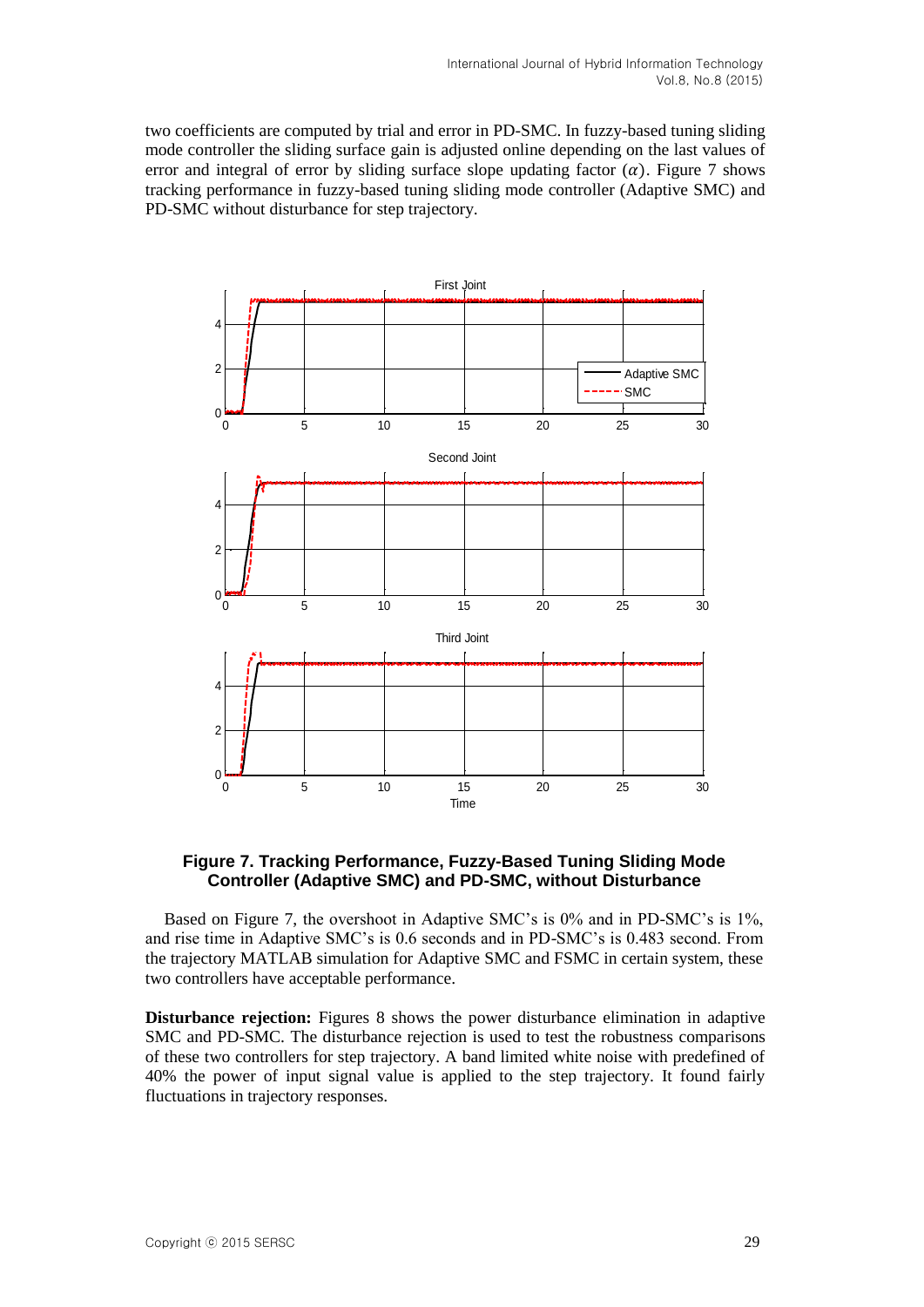

**Figure 7. Power Disturbance Elimination in Adaptive SMC and PD-SMC**

Based on Figure 7; by comparing step response trajectory with 40% disturbance of relative to the input signal amplitude in adaptive SMC, and PD-SMC, adaptive SMC's overshoot about (0%) is lower than PD-SMC's (**1%**)**.** PD-SMC's rise time **(0.5 seconds)**  is lower than adaptive SMC's **(0.65 second).** Besides the Steady State and RMS error in adaptive SMC, and PD-SMC, error performances in adaptive SMC **(Steady State error =1.08e-12 and RMS error=1.5e-12)** are bout lower than PD-SMC's **(Steady State error=1.6e-6 and RMS error=1.9e-6)**.

# **5. Conclusion**

Refer to this research, a new PI adaptive fuzzy-based tuning sliding mode controller is proposed for three DOF joints with application to surgical robot manipulator. The first problem of the pure sliding mode controller with switching function was chattering phenomenon in certain and uncertain systems, the second challenge was equivalent part and finally the third one is robust limitation. To solve these problems, online tuning method is introduced. Sliding surface gain is adapted on-line by sliding surface slope updating factor. In pure sliding mode controller, the sliding surface gain is chosen by trial and error, which means pure sliding mode controller has to have a prior knowledge of the system uncertainty. If the knowledge is not available error performance and chattering phenomenon are go up. In fuzzy-based tuning sliding mode controller the sliding surface gain are updated on-line to compensate the system unstructured uncertainty. The stability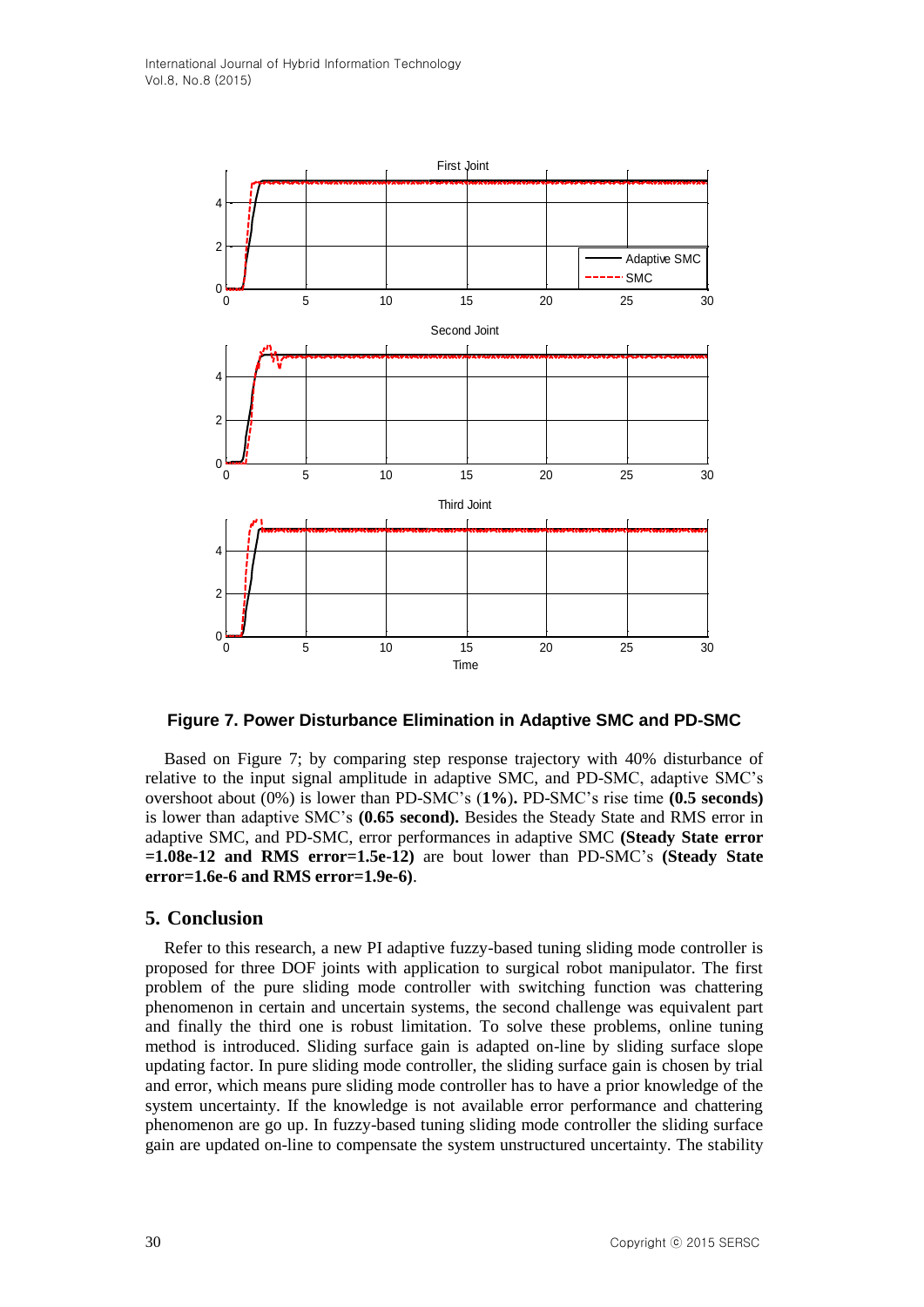and convergence of the fuzzy-based tuning sliding mode controller based on switching function is guarantee and proved by the Lyapunov method. The simulation results exhibit that the fuzzy-based tuning sliding mode controller works well in various situations. Based on theoretical and simulation results, fuzzy-based tuning sliding mode controller is a best solution to eliminate chattering phenomenon and solve the equivalent challenge in unlimited uncertainty.

### **Acknowledgments**

The authors would like to thank the anonymous reviewers for their careful reading of this paper and for their helpful comments. This work was supported by the Iranian Institute of Advance Science and Technology Program of Iran under grant no. **2014- Persian Gulf-1A.**

### **Project Title: "Design High Precision and Fast Dynamic Controller For Multi-Degrees Of Freedom Actuator"**

Iranian center of Advance Science and Technology (IRAN SSP) is one of the independent research centers specializing in research and training across of Control and Automation, Electrical and Electronic Engineering, and Mechatronics & Robotics in Iran. At IRAN SSP research center, we are united and energized by one mission to discover and develop innovative engineering methodology that solve the most important challenges in field of advance science and technology. The IRAN SSP Center is instead to fill a long standing void in applied engineering by linking the training a development function one side and policy research on the other. This center divided into two main units:

- Education unit
- Research and Development unit

# **References**

- [1] T. R. Kurfess, Robotics and automation handbook: CRC, **(2005)**.
- [2] J. J. E. Slotine and W. Li, "Applied nonlinear control", Prentice hall Englewood Cliffs, NJ, vol. 461, **(1991)**.
- [3] F. Piltan, B. Boroomand, A. Jahed and H. Rezaie, "Performance-Based Adaptive Gradient Descent Optimal Coefficient Fuzzy Sliding Mode Methodology", International Journal of Intelligent Systems and Applications, vol. 11, pp. 40-52, **(2012)**.
- [4] B. Siciliano and O. Khatib, Springer handbook of robotics: Springer-Verlag New York Inc., **(2008)**.
- [5] B. K. Yoo and W. C. Ham, "Adaptive control of robot manipulator using fuzzy compensator", Fuzzy Systems, IEEE Transactions on, vol. 8, no. 2, **(2002)**, pp. 186-199.
- [6] F. Piltan, S. Emamzadeh, Z. Hivand, F. Shahriyari and M. Mirazaei, "PUMA-560 Robot Manipulator Position Sliding Mode Control Methods Using MATLAB/SIMULINK and Their Integration into Graduate/Undergraduate Nonlinear Control, Robotics and MATLAB Courses", International Journal of Robotics and Automation, vol. 3, no. 3, **(2012)**.
- [7] F. Matin, F. Piltan, H. Cheraghi, N. Sobhani and M. Rahmani, "Design Intelligent PID like Fuzzy Sliding Mode Controller for Spherical Motor", International Journal of Information Engineering and Electronic Business, DOI: 10.5815/ijieeb. 2014.02.07(DOAJ, DOI: 10.5815), vol. 6, no. 2, **(2014)**, pp. 53-63.
- [8] I. Boiko, L. Fridman, A. Pisano and E. Usai, "Analysis of chattering in systems with second-order sliding modes", IEEE Transactions on Automatic Control, vol. 52, no. 11, **(2007)**, pp. 2085-2102.
- [9] O. Kaynak, "Guest editorial special section on computationally intelligent methodologies and slidingmode control", IEEE Transactions on Industrial Electronics, vol. 48, no. 1, **(2001)**, pp. 2-3.
- [10] C. C. Weng and W. S. Yu, "Adaptive fuzzy sliding mode control for linear time-varying uncertain systems", IEEE International conference on Fuzzy Systems, **(2008)**, pp. 1483-1490.
- [11] Y. Li and Q. Xu, "Adaptive Sliding Mode Control With Perturbation Estimation and PID Sliding Surface for Motion Tracking of a Piezo-Driven Micromanipulator", IEEE Transactions on Control Systems Technology, vol. 18, no. 4, **(2010)**, pp. 798-810.
- [12] S. Mohan and S. Bhanot, "Comparative study of some adaptive fuzzy algorithms for manipulator control", International Journal of Computational Intelligence, vol. 3, no. 4, **(2006)**, pp. 303-311.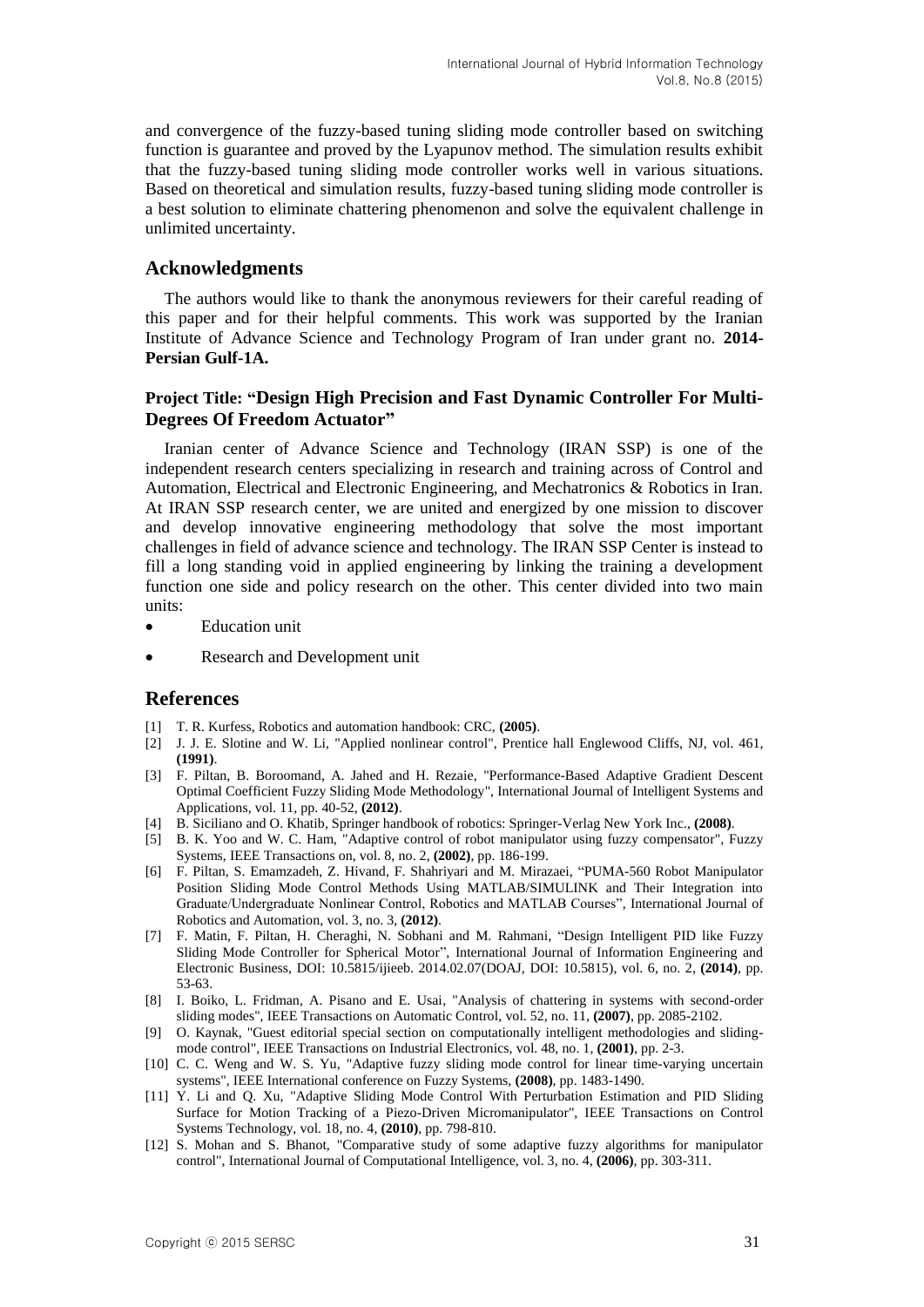- [13] Y. C. Hsueh, S. Feng Sun and W. June Wang, "Self-tuning sliding mode controller design for a class of nonlinear control systems", IEEE International conference on Systems, Man and Cybernetics, **(2009)**, pp. 2337-2342.
- [14] R. Shahnazi, H. M. Shanechi and N. Pariz, "Position control of induction and DC servomotors: a novel adaptive fuzzy PI sliding mode control", IEEE Transactions on Energy Conversion, vol. 23, no. 1, **(2008)**, pp. 138-147.
- [15] C. C. Chiang and C. H. Wu, "Observer-Based Adaptive Fuzzy Sliding Mode Control of Uncertain Multiple-Input Multiple-Output Nonlinear Systems", IEEE International conference on Fuzzy Systems, **(2007)**, pp. 1-6.
- [16] F. Y. Hsu and L. C. Fu, "Nonlinear control of robot manipulators using adaptive fuzzy sliding mode control", IEEE/RSJ International Conference on Intelligent Robots and System, **(2002)**, pp. 156-161.
- [17] R. G. Berstecher, R. Palm and H. D. Unbehauen, "An adaptive fuzzy sliding-mode controller", IEEE Transactions on Industrial Electronics, vol. 48, no. 1, **(2002)**, pp. 18-31.
- [18] V. Kim, "Independent joint adaptive fuzzy control of robot manipulator", IEEE International Conference on Automation, **(2002)**, pp. 645-652.
- [19] Y. Wang and T. Chai, "Robust adaptive fuzzy observer design in robot arms", 5<sup>th</sup> Asian Control Conference, **(2005)**, pp. 857-862.
- [20] B. K. Yoo and W. C. Ham, "Adaptive control of robot manipulator using fuzzy compensator", IEEE Transactions on Fuzzy Systems, vol. 8, no. 2, **(2002)**, pp. 186-199.
- [21] H. Medhaffar, N. Derbel and T. Damak, "A decoupled fuzzy indirect adaptive sliding mode controller with application to robot manipulator", International Journal of Modelling, Identification and Control, vol. 1, no. 1, **(2006)**, pp. 23-29.
- [22] Y. Guo and P. Y. Woo, "An adaptive fuzzy sliding mode controller for robotic manipulators", IEEE Transactions on Systems, Man and Cybernetics, Part A: Systems and Humans, vol. 33, no. 2, pp. 149- 159, **(2003)**.
- [23] C. M. Lin and C. F. Hsu, "Adaptive fuzzy sliding-mode control for induction servomotor systems", IEEE Transactions on Energy Conversion, vol. 19, no. 2, **(2004)**, pp. 362-368.
- [24] X. Lu, "An investigation of adaptive fuzzy sliding mode control for robot manipulator", Carleton university Ottawa, **(2007)**.
- [25] B. Wu, Y. Dong, S. Wu, D. Xu and K. Zhao, "An integral variable structure controller with fuzzy tuning design for electro-hydraulic driving Stewart platform", 1<sup>st</sup> International Symposium on Systems and Control in Aerospace and Astronautics, **(2006)**, pp. 940-945.
- [26] H. Elmali and N. Olgac, "Implementation of sliding mode control with perturbation estimation (SMCPE)", IEEE Transactions on Control Systems Technology, vol. 4, no. 1, **(2002)**, pp. 79-85.

#### **Authors**



Amirzubir Sahamijoo, currently is senior research assistant at Institute of Advanced Science and Technology, Research Center, IRAN SSP. He is senior research assistant of team to Design Intelligent FPGA-Based Control Unit to Control of 4-DOF Medical Robot Manipulator since July, 2015 to now, research assistant of team (8 researchers) to design a Micro-electronic Based nonlinear controller for first order delay system since March, 2015 to now, research student (21 researchers) to design high precision and fast dynamic controller for multi-degrees of freedom actuator since 2014 to date, research student (9 researchers) to design Prevent the Risk of Lung Cancer Progression Based on Fuel Ratio Optimization since 2014 to date, and published 4 journal papers since 2014 to date. His current research interests are nonlinear control, artificial control system, Microelectronic Device, Internal Combustion Engine, and HDL design.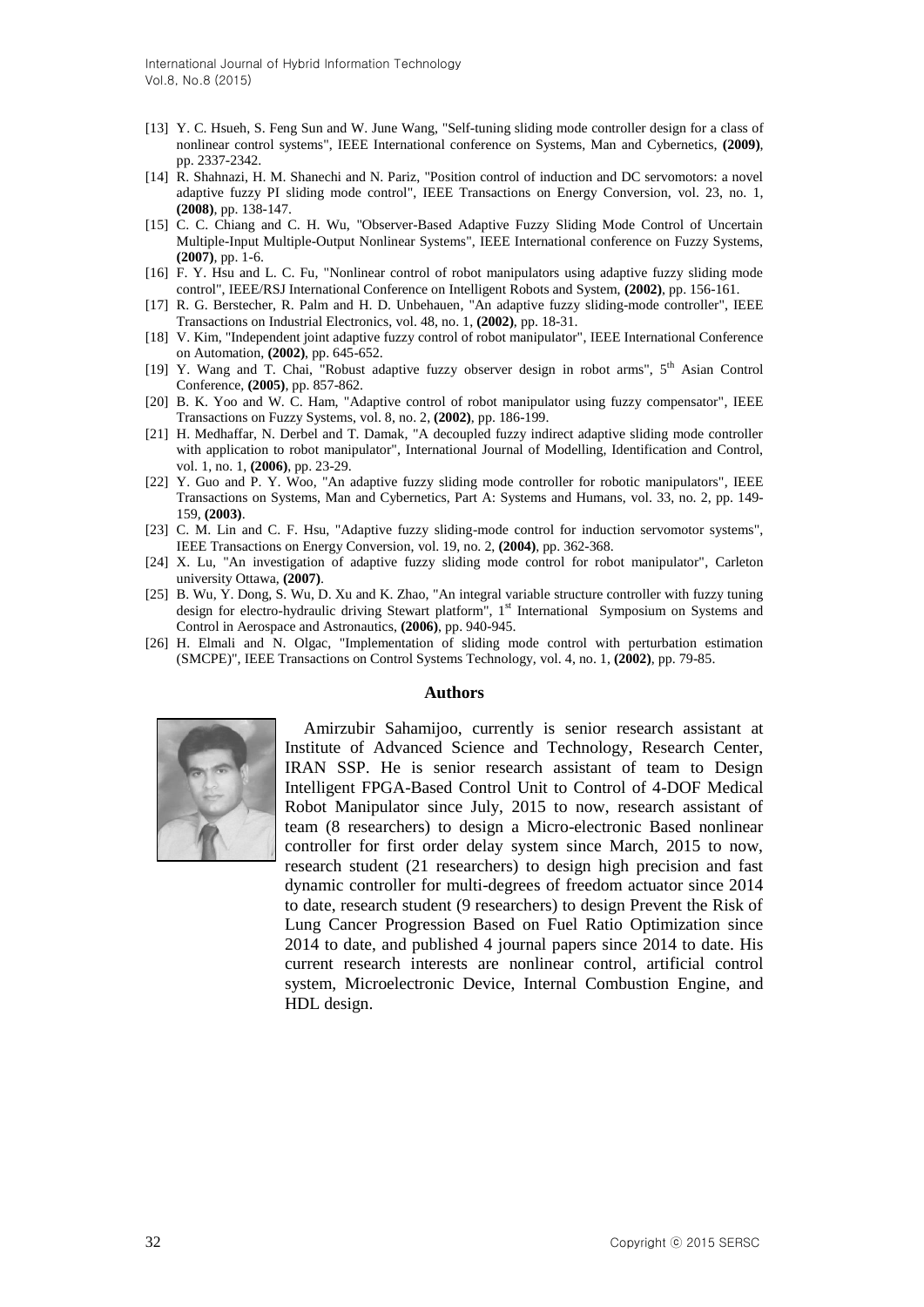

**Farzin Piltan** was born on 1975, Shiraz, Iran. In 2004 he is jointed Institute of Advance Science and Technology, Research and Development Center, IRAN SSP. Now he is a dean of Intelligent Control and Robotics Lab. He is led of team (47 researchers) to design and build of nonlinear control of industrial robot manipulator for experimental research and education and published about 54 Papers in this field since 2010 to 2012, team supervisor and leader (9 researchers) to design and implement intelligent tuning the rate of fuel ratio in internal combustion engine for experimental research and education and published about 17 Journal papers since 2011 to 2013, team leader and advisor (34 researchers) of filtering the hand tremors in flexible surgical robot for experimental research and education and published about 31 journal papers in this field since 2012 to date, led of team (21 researchers) to design high precision and fast dynamic controller for multi-degrees of freedom actuator for experimental research and education and published about 7 journal papers in this field since 2013 to date, led of team (22 researchers) to research of full digital control for nonlinear systems (e.g., Industrial Robot Manipulator, IC Engine, Continuum Robot, and Spherical Motor) for experimental research and education and published about 4 journal papers in this field since 2010 to date, team team supervisor and leader to design Intelligent FPGA-Based Control Unit to Control of 4-DOF Medical Robot Manipulator since July, 2015 to now, team supervisor and leader of team (8 researchers) to design a Microelectronic Based nonlinear controller for first order delay system since March, 2015 to now, team supervisor and leader (4 researchers) to design Intelligent Vibration Robot control for Dental Automation since Jun, 2014 to now and finally led of team (more than 130 researchers) to implementation of Project Based-Learning project at IRAN SSP research center for experimental research and education, and published more than 115 journal papers since 2010 to date. In addition to 7 textbooks, Farzin Piltan is the main author of more than 115 scientific papers in refereed journals. He is editorial review board member for 'international journal of control and automation (IJCA), Australia, ISSN: 2005-4297; 'International Journal of Intelligent System and Applications (IJISA)', Hong Kong, ISSN:2074-9058; 'IAES international journal of robotics and automation, Malaysia, ISSN:2089-4856; 'International Journal of Reconfigurable and Embedded Systems', Malaysia, ISSN:2089-4864. His current research interests are nonlinear control, artificial control system and applied to FPGA, robotics and artificial nonlinear control and IC engine modeling and control.



**Mohammad Reza Avazpour** is currently research assistant at Institute of Advanced Science and Technology, Research Center, IRAN SSP. He is research assistant of team (8 researchers) to design a Micro-electronic Based nonlinear controller for first order delay system since Jan, 2015 to now, research student (21 researchers) to design high precision and fast dynamic controller for multi-degrees of freedom actuator since 2014 to date, and published 3 journal papers since 2014 to date. His current research interests are nonlinear control, artificial control system, Microelectronic Device, and HDL design.